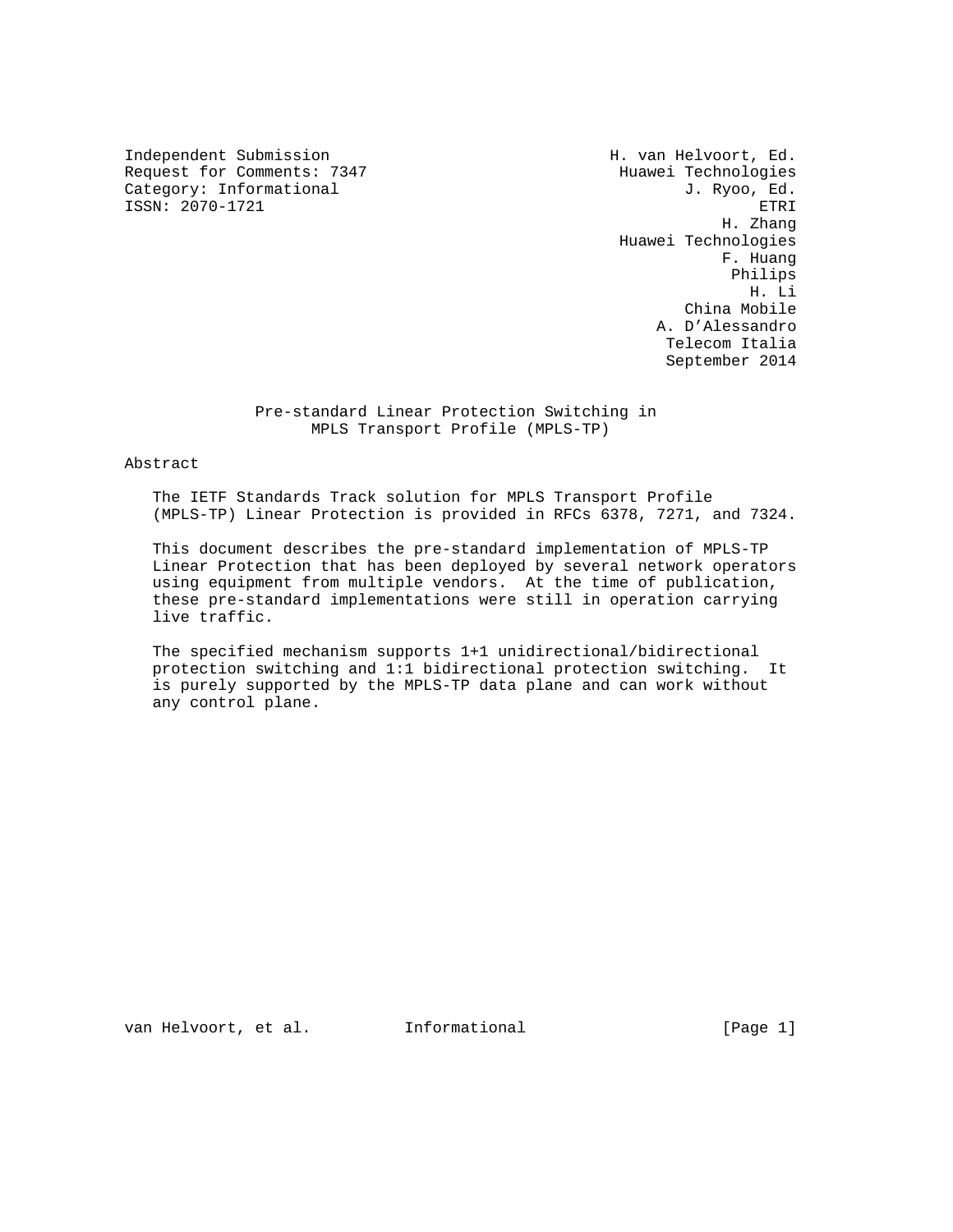Status of This Memo

 This document is not an Internet Standards Track specification; it is published for informational purposes.

 This is a contribution to the RFC Series, independently of any other RFC stream. The RFC Editor has chosen to publish this document at its discretion and makes no statement about its value for implementation or deployment. Documents approved for publication by the RFC Editor are not a candidate for any level of Internet Standard; see Section 2 of RFC 5741.

 Information about the current status of this document, any errata, and how to provide feedback on it may be obtained at http://www.rfc-editor.org/info/rfc7347.

Copyright Notice

 Copyright (c) 2014 IETF Trust and the persons identified as the document authors. All rights reserved.

 This document is subject to BCP 78 and the IETF Trust's Legal Provisions Relating to IETF Documents (http://trustee.ietf.org/license-info) in effect on the date of publication of this document. Please review these documents carefully, as they describe your rights and restrictions with respect to this document.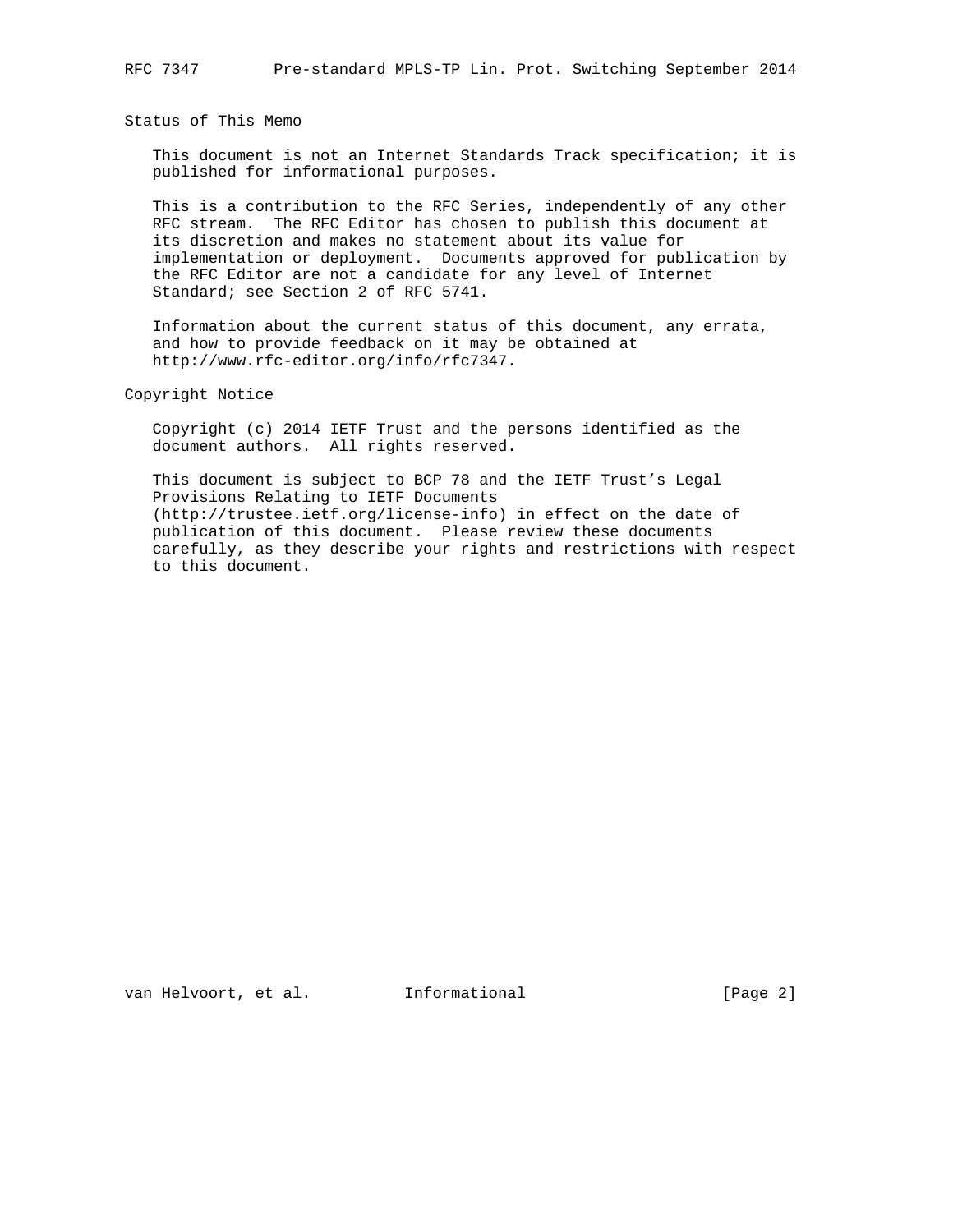Table of Contents

| 1.                                                                                                                                                                                                                                                |  | $\overline{4}$  |
|---------------------------------------------------------------------------------------------------------------------------------------------------------------------------------------------------------------------------------------------------|--|-----------------|
| Conventions Used in This Document<br>2.                                                                                                                                                                                                           |  | 5               |
| 3.<br>والمتعاون والمتعاون والمتعاونة والمتعاونة والمتعاونة والمتعاونة والمتعاونة والمتعاونة<br>Acronyms                                                                                                                                           |  | 5               |
| Linear Protection-Switching Overview<br>4.                                                                                                                                                                                                        |  | $6\overline{6}$ |
| 4.1. Protection Architecture Types                                                                                                                                                                                                                |  | 6               |
| 4.1.1.<br>1+1 Architecture                                                                                                                                                                                                                        |  | 6               |
| 4.1.2.<br>1:1 Architecture<br>and a construction of the construction of the                                                                                                                                                                       |  | 6               |
| 4.1.3.<br>1:n Architecture                                                                                                                                                                                                                        |  | 7               |
| Protection Switching Type<br>4.2.                                                                                                                                                                                                                 |  | 7               |
| 4.3. Protection Operation Type                                                                                                                                                                                                                    |  | 7               |
| Protection-Switching Trigger Conditions<br>5.                                                                                                                                                                                                     |  | 8               |
| 5.1.                                                                                                                                                                                                                                              |  | 8               |
| 5.2.                                                                                                                                                                                                                                              |  | 8               |
| End-to-End Commands<br>5.2.1.                                                                                                                                                                                                                     |  | 8               |
| 5.2.2.                                                                                                                                                                                                                                            |  | $\mathsf{Q}$    |
| Protection-Switching Schemes<br>б.                                                                                                                                                                                                                |  | 10              |
| 1+1 Unidirectional Protection Switching<br>6.1.                                                                                                                                                                                                   |  | 10              |
| 6.2.<br>1+1 Bidirectional Protection Switching                                                                                                                                                                                                    |  | 11              |
| 1:1 Bidirectional Protection Switching<br>6.3.                                                                                                                                                                                                    |  | 12              |
| 7. APS Protocol<br>and the company of the company of the company of the company of the company of the company of the company of the company of the company of the company of the company of the company of the company of the company of the comp |  | 13              |
| 7.1.                                                                                                                                                                                                                                              |  | 13              |
| 7.2.                                                                                                                                                                                                                                              |  | 16              |
| 7.3.                                                                                                                                                                                                                                              |  | 17              |
| 7.4.                                                                                                                                                                                                                                              |  | 17              |
| 7.5.<br>Command Acceptance and Retention                                                                                                                                                                                                          |  | 18              |
| 7.6.<br>Exercise Operation                                                                                                                                                                                                                        |  | 18              |
| Protection-Switching Logic<br>8.                                                                                                                                                                                                                  |  | 19              |
| Principle of Operation<br>8.1.                                                                                                                                                                                                                    |  | 19              |
| Equal Priority Requests<br>8.2.                                                                                                                                                                                                                   |  | 21              |
| Signal Degrade of the Protection Transport Entity<br>8.3.                                                                                                                                                                                         |  | 22              |
| 9. Protection-Switching State Transition Tables                                                                                                                                                                                                   |  | 22              |
|                                                                                                                                                                                                                                                   |  | 24              |
|                                                                                                                                                                                                                                                   |  | 24              |
|                                                                                                                                                                                                                                                   |  | 24              |
| Normative References<br>12.1.                                                                                                                                                                                                                     |  | 24              |
| 12.2. Informative References                                                                                                                                                                                                                      |  | 25              |
| Appendix A. Operation Examples of the APS Protocol                                                                                                                                                                                                |  | 26              |

van Helvoort, et al. 1nformational (Page 3)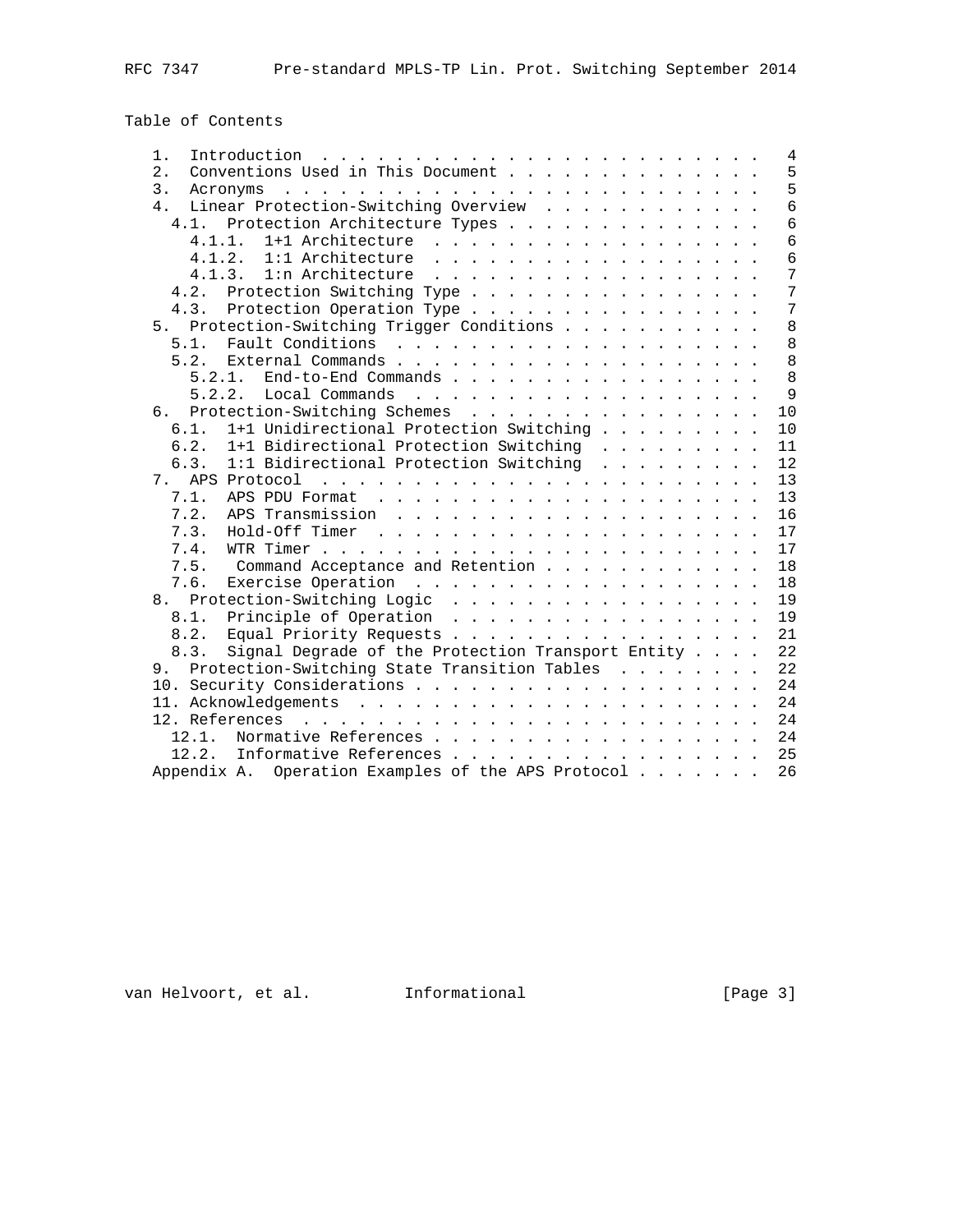# 1. Introduction

 The IETF Standards Track solution for MPLS Transport Profile (MPLS-TP) Linear Protection is provided in [RFC6378], [RFC7271], and [RFC7324].

 This document describes the pre-standard implementation of MPLS-TP Linear Protection that has been deployed by several network operators using equipment from multiple vendors. At the time of publication, these pre-standard implementations were still in operation carrying live traffic.

 This implementation was considered in the MPLS WG; however, a different path was chosen.

 This document may be useful in the future if a vendor or operator is trying to interwork with a different vendor or operator who has deployed the pre-standard implementation, and it provides a permanent record of the pre-standard implementation. It is also worth noting that the experience gained during deployment of the implementations of this document was used to refine [RFC7271].

 MPLS-TP is defined as the transport profile of MPLS technology to allow its deployment in transport networks. A typical feature of a transport network is that it can provide fast protection switching for end-to-end transport paths and transport path segments. The protection-switching time is generally required to be less than 50 ms to meet the strict requirements of services such as voice, private line, etc.

 The goal of a linear protection-switching mechanism is to satisfy the requirement of fast protection switching for an MPLS-TP network. Linear protection switching means that, for one or more working transport entities (working paths), there is one protection transport entity (protection path), which is disjoint from any of the working transport entities, ready to take over the service transmission when a working transport entity has failed.

 This document specifies a 1+1 unidirectional protection-switching mechanism for a unidirectional transport entity (either point to point or point to multipoint) as well as a bidirectional point-to point transport entity and a 1+1/1:1 bidirectional protection switching mechanism for a point-to-point bidirectional transport entity. Since bidirectional protection switching needs the coordination of the two endpoints of the transport entity, this document also specifies the Automatic Protection Switching (APS) protocol, which is used for this purpose.

van Helvoort, et al. Informational [Page 4]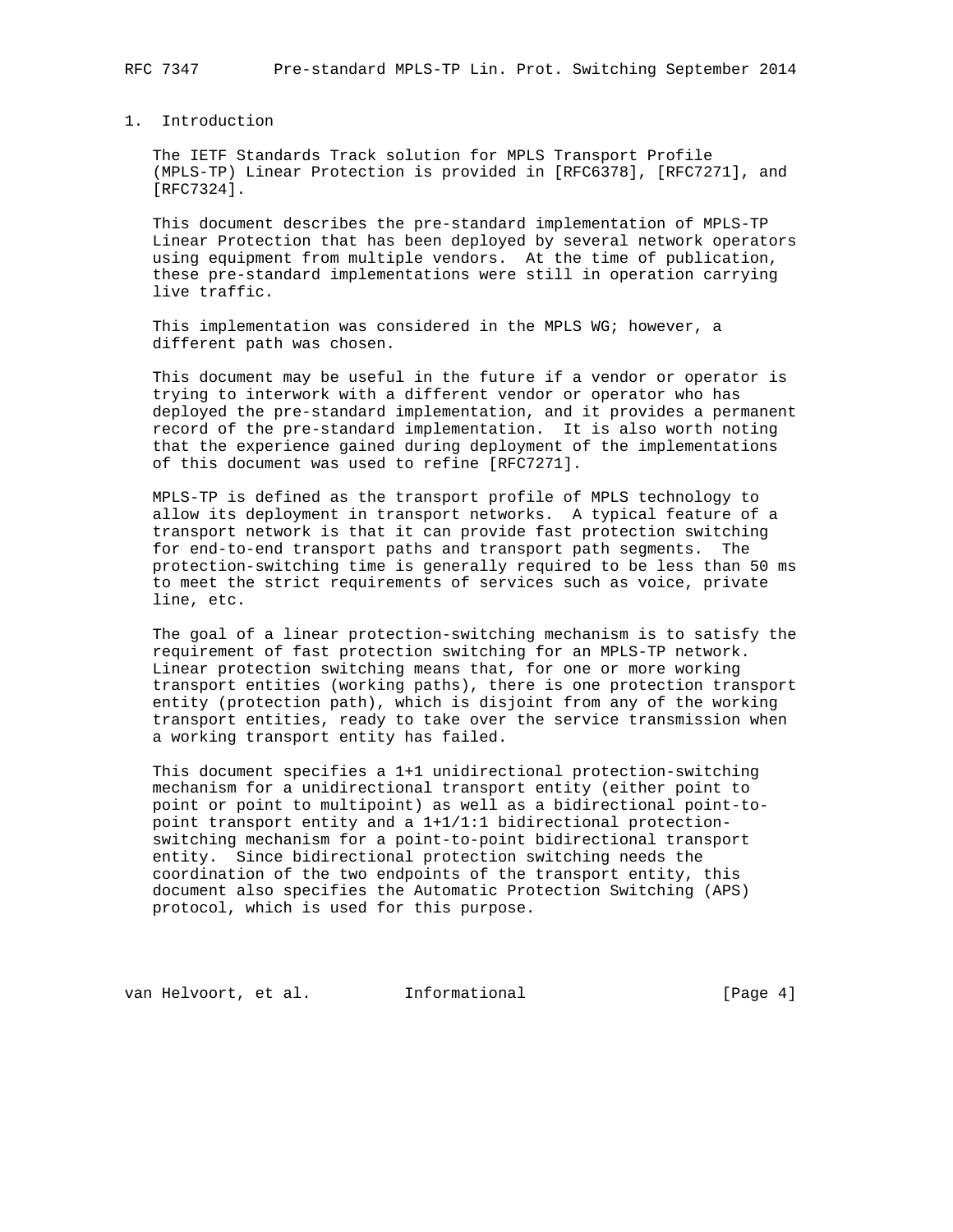The linear protection mechanism described in this document is applicable to both Label Switched Paths (LSPs) and Pseudowires (PWs).

 The APS protocol specified in this document is based on the same principles and behavior of the APS protocol designed for Synchronous Optical Network (SONET) [T1.105.01] / Synchronous Digital Hierarchy (SDH) [G.841], Optical Transport Network (OTN) [G.873.1], and Ethernet [G.8031] and provides commonality with the established operation models utilized in transport network technologies (e.g., SDH/SONET, OTN, and Ethernet).

2. Conventions Used in This Document

 The key words "MUST", "MUST NOT", "REQUIRED", "SHALL", "SHALL NOT", "SHOULD", "SHOULD NOT", "RECOMMENDED", "MAY", and "OPTIONAL" in this document are to be interpreted as described in [RFC2119].

3. Acronyms

This document uses the following acronyms:

| APS                                                                                                                                                                                                                            | Automatic Protection Switching                |
|--------------------------------------------------------------------------------------------------------------------------------------------------------------------------------------------------------------------------------|-----------------------------------------------|
| DNR                                                                                                                                                                                                                            | Do not Revert                                 |
| EXER                                                                                                                                                                                                                           | Exercise                                      |
|                                                                                                                                                                                                                                | G-ACh Generic Associated Channel              |
| FS                                                                                                                                                                                                                             | Forced Switch                                 |
| LO                                                                                                                                                                                                                             | Lockout of Protection                         |
| LSP                                                                                                                                                                                                                            | Label Switched Path                           |
|                                                                                                                                                                                                                                | MPLS-TP MPLS Transport Profile                |
| МS                                                                                                                                                                                                                             | Manual Switch                                 |
| MS-P                                                                                                                                                                                                                           | Manual Switch to Protection transport entity  |
| MS-W                                                                                                                                                                                                                           | Manual Switch to Working transport entity     |
| NR                                                                                                                                                                                                                             | No Request                                    |
| OAM                                                                                                                                                                                                                            | Operations, Administration, and Maintenance   |
| OTN                                                                                                                                                                                                                            | Optical Transport Network                     |
| <b>PDU</b>                                                                                                                                                                                                                     | Protocol Data Unit                            |
| PW                                                                                                                                                                                                                             | Pseudowire                                    |
| RR and the set of the set of the set of the set of the set of the set of the set of the set of the set of the set of the set of the set of the set of the set of the set of the set of the set of the set of the set of the se | Reverse Request                               |
| SD                                                                                                                                                                                                                             | Signal Degrade                                |
| $SD-P$                                                                                                                                                                                                                         | Signal Degrade on Protection transport entity |
| $SD-W$                                                                                                                                                                                                                         | Signal Degrade on Working transport entity    |
| SDH                                                                                                                                                                                                                            | Synchronous Digital Hierarchy                 |
| SF                                                                                                                                                                                                                             | Signal Fail                                   |
| $SF-P$                                                                                                                                                                                                                         | Signal Fail on Protection transport entity    |
| $SF-W$                                                                                                                                                                                                                         | Signal Fail on Working transport entity       |
| SONET                                                                                                                                                                                                                          | Synchronous Optical Network                   |
| WTR                                                                                                                                                                                                                            | Wait to Restore                               |
|                                                                                                                                                                                                                                |                                               |

van Helvoort, et al. 1nformational (Page 5)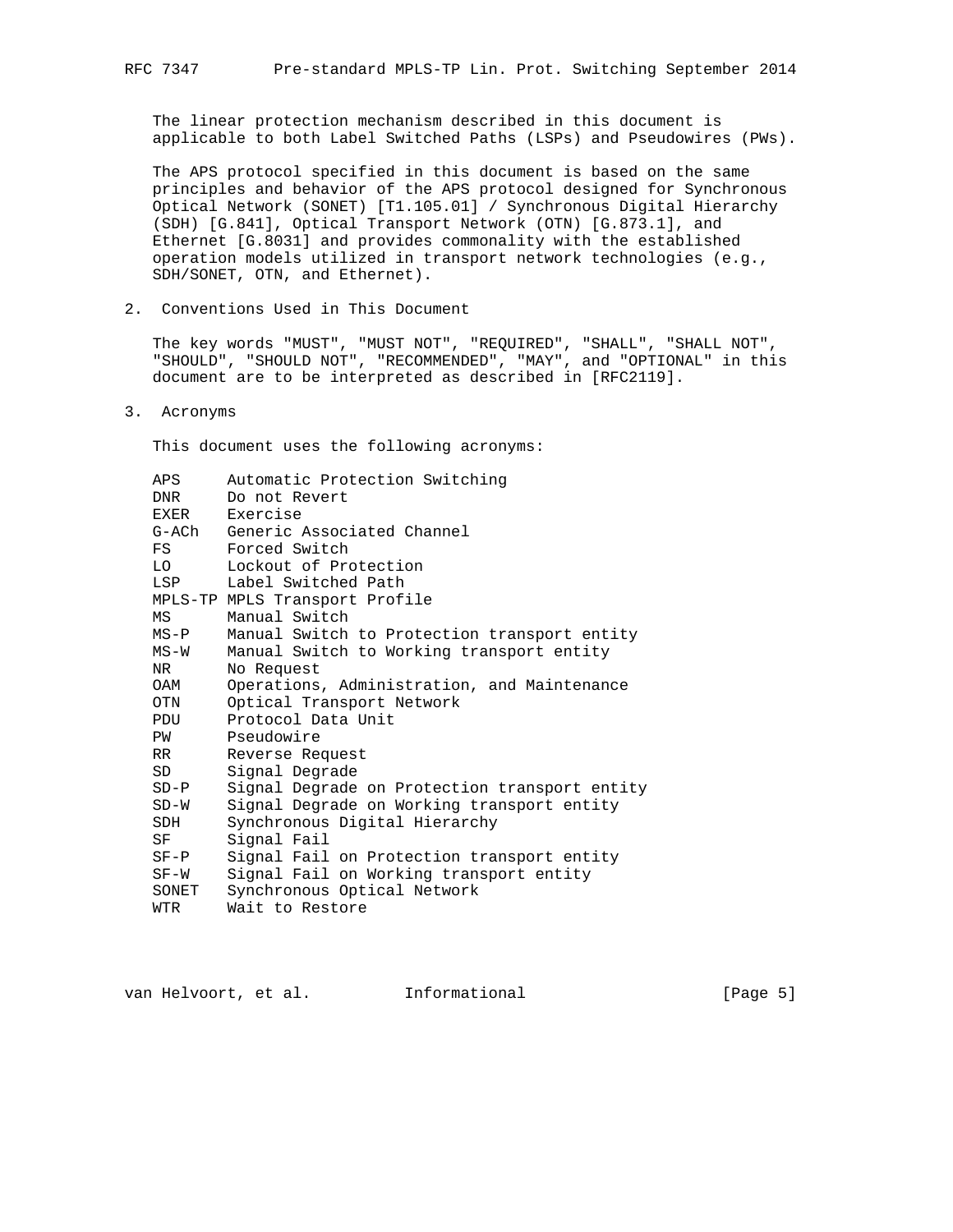#### 4. Linear Protection-Switching Overview

 To guarantee the protection-switching time for a working transport entity, its protection transport entity is always preconfigured before the failure occurs. Normally, traffic will be transmitted and received on the working transport entity. Switching to the protection transport entity is usually triggered by link or node failure, external commands, etc. Note that external commands are often used in transport networks by operators, and they are very useful in cases of service adjustment, path maintenance, etc.

### 4.1. Protection Architecture Types

### 4.1.1. 1+1 Architecture

 In the 1+1 architecture, the protection transport entity is associated with a working transport entity. The normal traffic is permanently bridged onto both the working transport entity and the protection transport entity at the source endpoint of the protected domain. The normal traffic on working and protection transport entities is transmitted simultaneously to the destination sink endpoint of the protected domain, where a selection between the working and protection transport entity is made based on predetermined criteria, such as signal fail and signal degrade indications.

# 4.1.2. 1:1 Architecture

 In the 1:1 architecture, the protection transport entity is associated with a working transport entity. When the working transport entity is determined to be impaired, the normal traffic MUST be transferred from the working to the protection transport entity at both the source and sink endpoints of the protected domain. The selection between the working and protection transport entities is made based on predetermined criteria, such as signal fail and signal degrade indications from the working or protection transport entity.

 The bridge at the source endpoint can be realized in two ways: it is either a selector bridge or a broadcast bridge. With a selector bridge, the normal traffic is connected either to the working transport entity or the protection transport entity. With a broadcast bridge, the normal traffic is permanently connected to the working transport entity, and in case a protection switch is active, it is also connected to the protection transport entity. The broadcast bridge is recommended to be used in revertive mode only.

van Helvoort, et al. Informational [Page 6]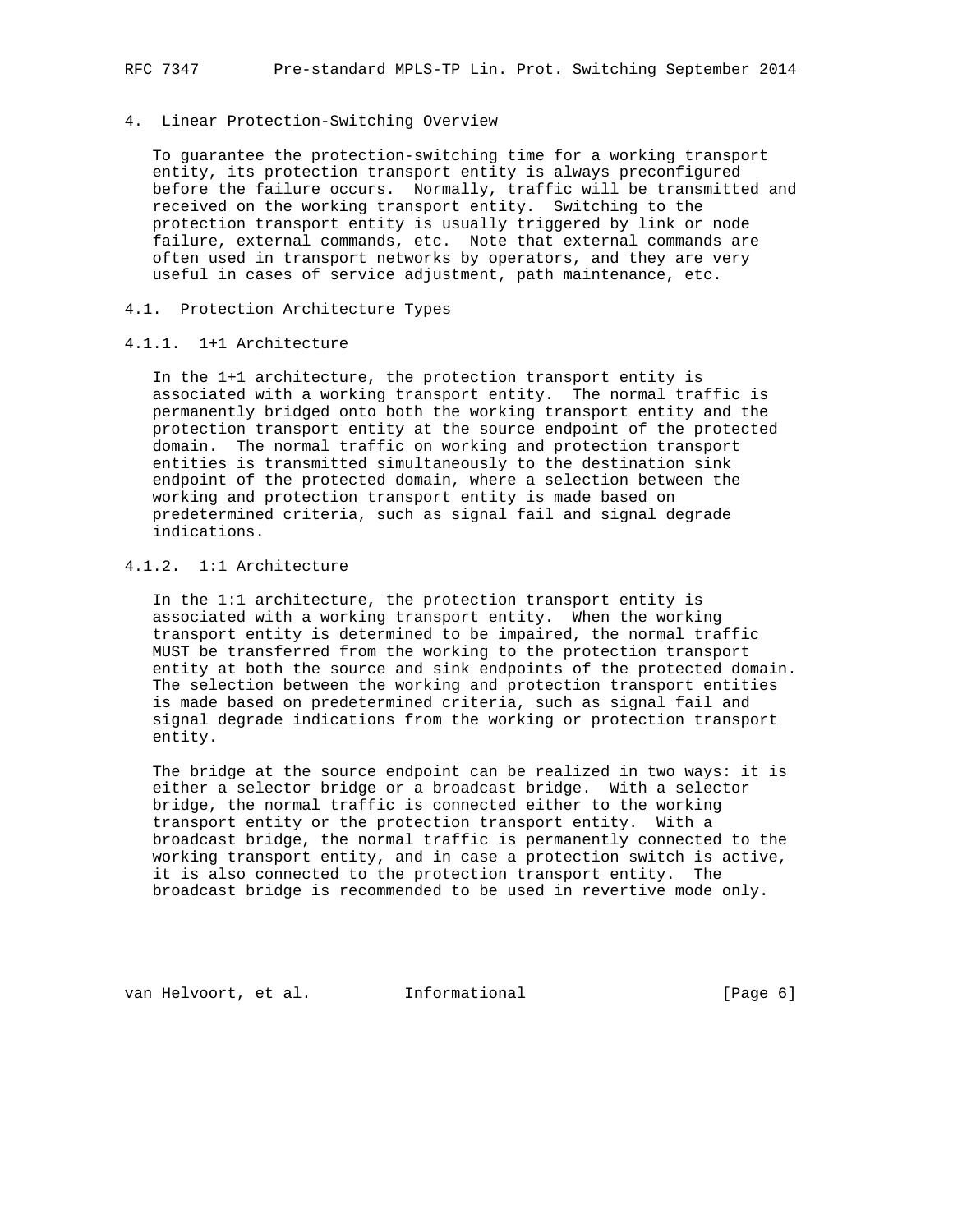## 4.1.3. 1:n Architecture

 Details for the 1:n protection-switching architecture are out of scope of this document and will be provided in a different document in the future.

 It is worth noting that the APS protocol defined here is capable of supporting 1:n operations.

## 4.2. Protection Switching Type

 The linear protection-switching types can be a unidirectional switching type or a bidirectional switching type.

- o Unidirectional switching type: Only the affected direction of the working transport entity is switched to the protection transport entity; the selectors at each endpoint operate independently. This switching type is recommended to be used for 1+1 protection in this document.
- o Bidirectional switching type: Both directions of the working transport entity, including the affected direction and the unaffected direction, are switched to the protection transport entity. For bidirectional switching, the APS protocol is required to coordinate the two endpoints so that both have the same bridge and selector settings, even for a unidirectional failure. This type is applicable for 1+1 and 1:1 protection.
- 4.3. Protection Operation Type

 The linear protection operation types can be a non-revertive operation type or a revertive operation type.

- o Non-revertive operation: The normal traffic will not be switched back to the working transport entity even after a protection switching cause has cleared. This is generally accomplished by replacing the previous switch request with a "Do not Revert (DNR)" request, which has a low priority.
- o Revertive operation: The normal traffic is restored to the working transport entity after the condition(s) causing the protection switching has cleared. In the case of clearing a command (e.g., Forced Switch), this happens immediately. In the case of clearing a defect, this generally happens after the expiry of a "Wait to Restore (WTR)" timer, which is used to avoid chattering of selectors in the case of intermittent defects.

van Helvoort, et al. Informational [Page 7]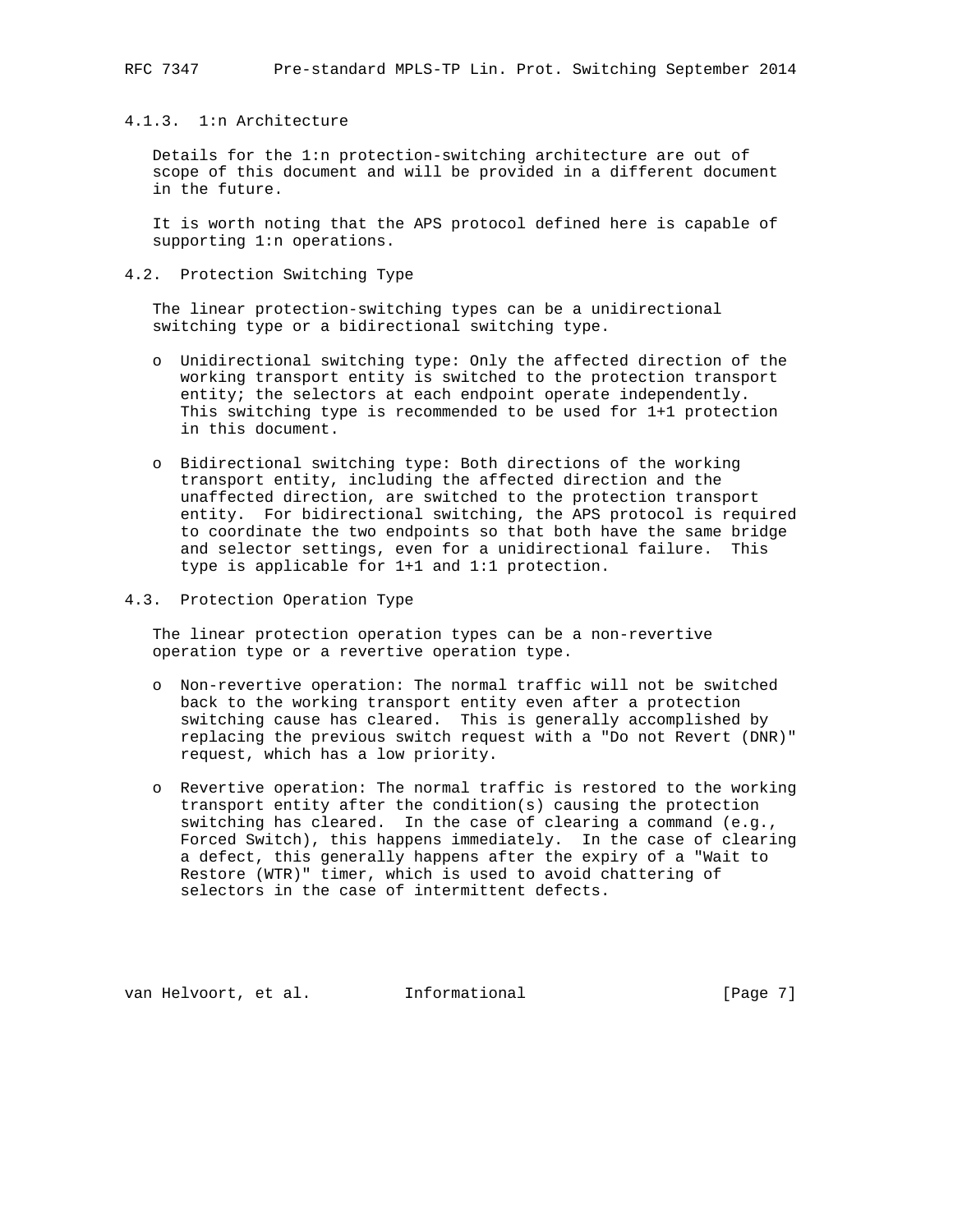RFC 7347 Pre-standard MPLS-TP Lin. Prot. Switching September 2014

# 5. Protection-Switching Trigger Conditions

#### 5.1. Fault Conditions

 Fault conditions mean the requests generated by the local Operations, Administration, and Maintenance (OAM) function.

- o Signal Fail (SF): If an endpoint detects a failure by an OAM function or other mechanism, it will submit a local signal failure (local SF) to the APS module to request a protection switch. The local SF could be on the working transport entity (Signal Fail on Working transport entity (SF-W)) or the protection transport entity (Signal Fail on Protection transport entity (SF-P)).
- o Signal Degrade (SD): If an endpoint detects signal degradation by an OAM function or other mechanism, it will submit a local signal degrade (local SD) to the APS module to request a protection switching. The local SD could be on the working transport entity (Signal Degrade on Working transport entity (SD-W)) or the protection transport entity (Signal Degrade on Protection transport entity (SD-P)).

### 5.2. External Commands

 The external command issues an appropriate external request to the protection process.

5.2.1. End-to-End Commands

 These commands are applied to both local and remote nodes. When the APS protocol is present, these commands, except the Clear command, are signaled to the far end of the connection. In bidirectional switching, these commands affect the bridge and selector at both ends.

- o Lockout of Protection (LO): This command is used to provide the operator a tool for temporarily disabling access to the protection transport entity.
- o Manual Switch (MS): This command is used to provide the operator a tool for temporarily switching normal traffic to the working transport entity (Manual Switch to Working transport entity (MS- W)) or to the protection transport entity (Manual Switch to Protection transport entity (MS-P)), unless a higher priority switch request (i.e., LO, FS, or SF) is in effect.

van Helvoort, et al. Informational [Page 8]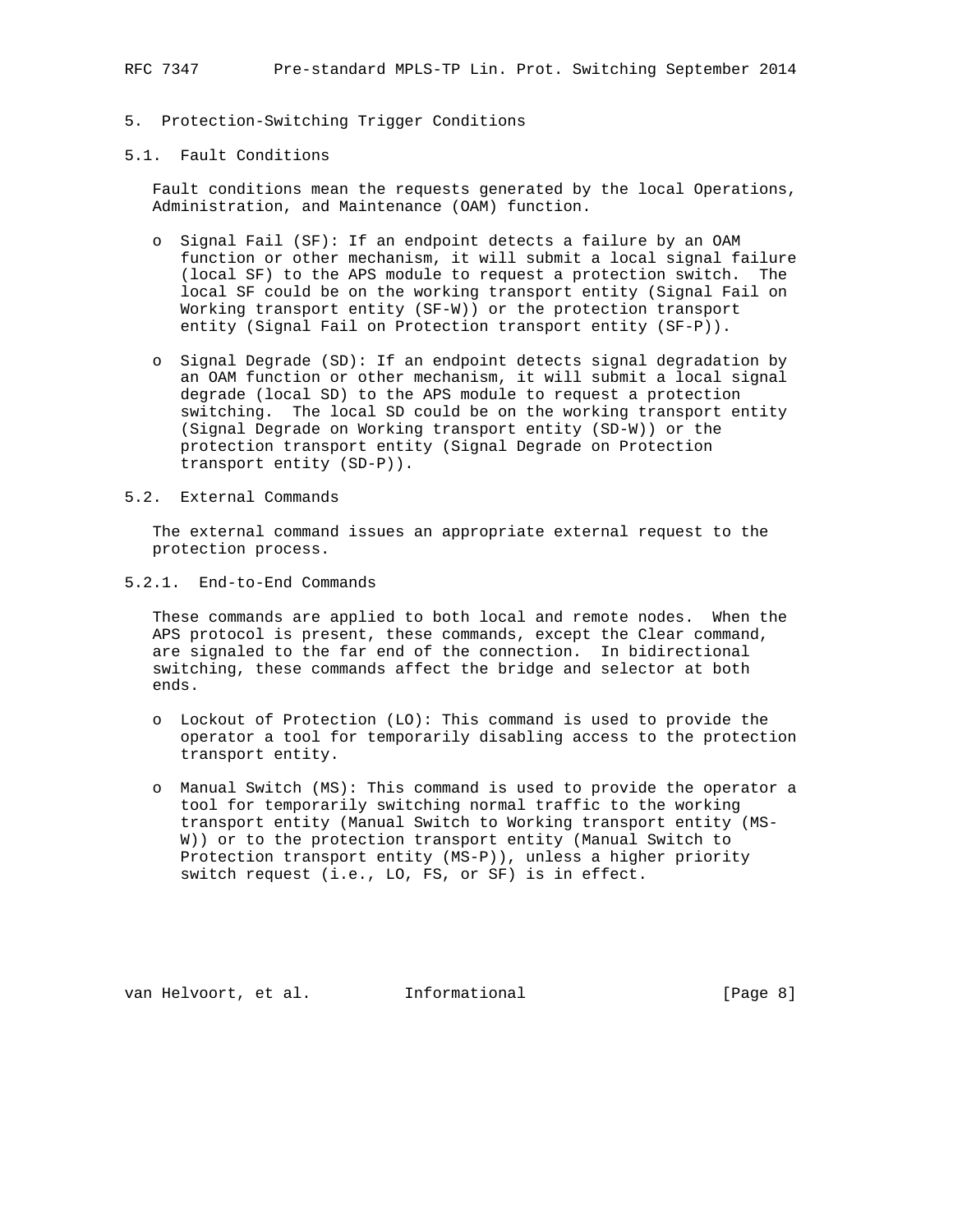- o Forced Switch (FS): This command is used to provide the operator a tool for temporarily switching normal traffic from the working transport entity to the protection transport entity, unless a higher priority switch request (i.e., LO or SF-P) is in effect.
- o Exercise (EXER): Exercise is a command to test if the APS communication is operating correctly. The EXER command SHALL NOT affect the state of the protection selector and bridge.
- o Clear: This command between management and the local protection process is not a request sent by APS to other endpoints. It is used to clear the active near-end external command or WTR state.

## 5.2.2. Local Commands

 These commands apply only to the near end (local node) of the protection group. Even when an APS protocol is supported, they are not signaled to the far end.

 o Freeze: This command freezes the state of the protection group. Until the freeze is cleared, additional near-end commands are rejected, and condition changes and received APS information are ignored. When the Freeze command is cleared, the state of the protection group is recomputed based on the condition and received APS information.

 Because the freeze is local, if the freeze is issued at one end only, a failure of protocol can occur as the other end is open to accept any operator command or fault condition.

o Clear Freeze: This command clears the local freeze.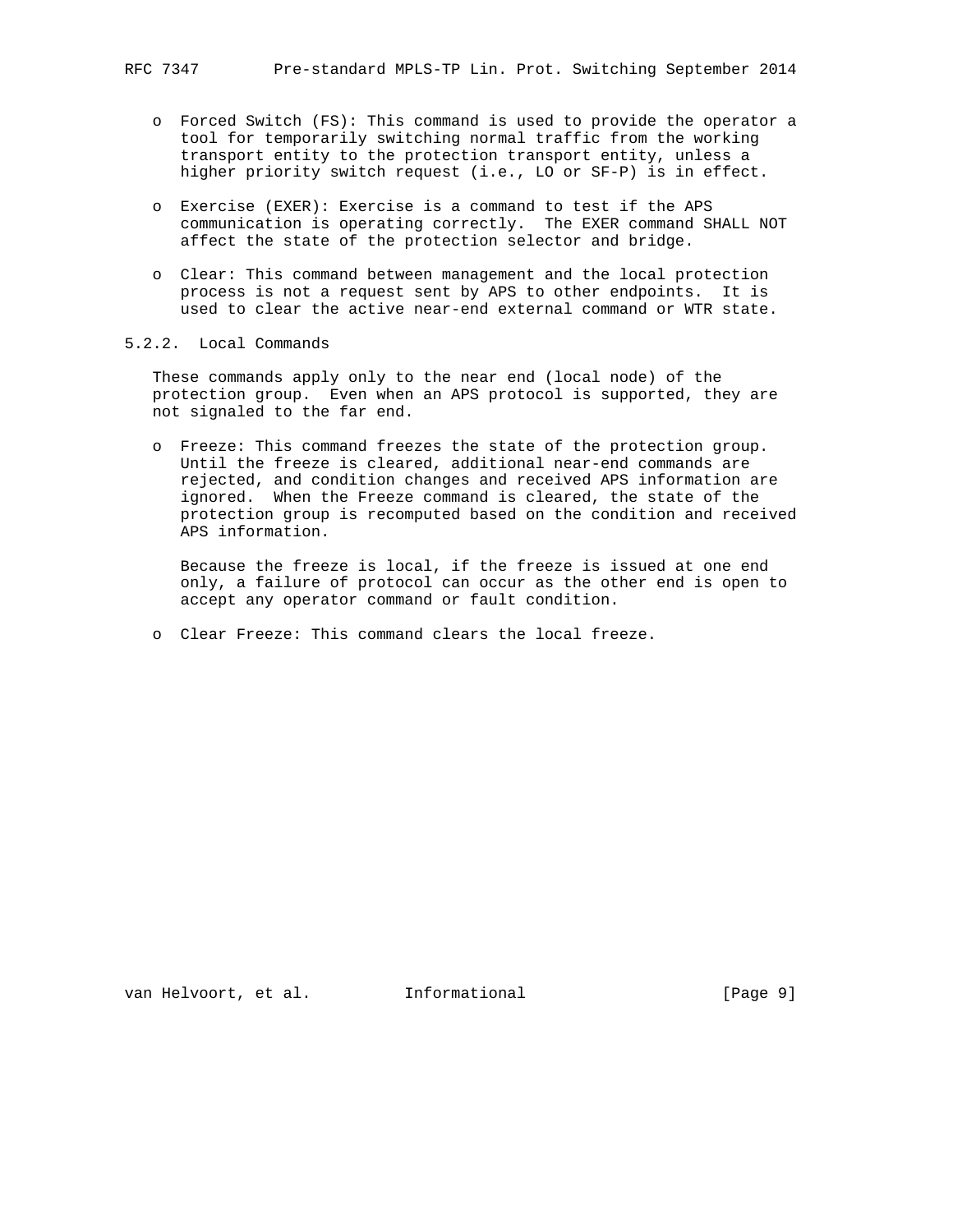# 6. Protection-Switching Schemes

6.1. 1+1 Unidirectional Protection Switching



Figure 1: 1+1 Unidirectional Linear Protection Switching

 1+1 unidirectional protection switching is the simplest protection switching mechanism. The normal traffic is permanently bridged on both the working and protection transport entities at the source endpoint of the protected domain. In the normal condition, the sink endpoint receives traffic from the working transport entity. If the sink endpoint detects a failure on the working transport entity, it will switch to receive traffic from the protection transport entity. 1+1 unidirectional protection switching is recommended to be used for unidirectional transport.

 Note that 1+1 unidirectional protection switching does not use the APS coordination protocol since it only performs protection switching based on the local request.

van Helvoort, et al. 1nformational [Page 10]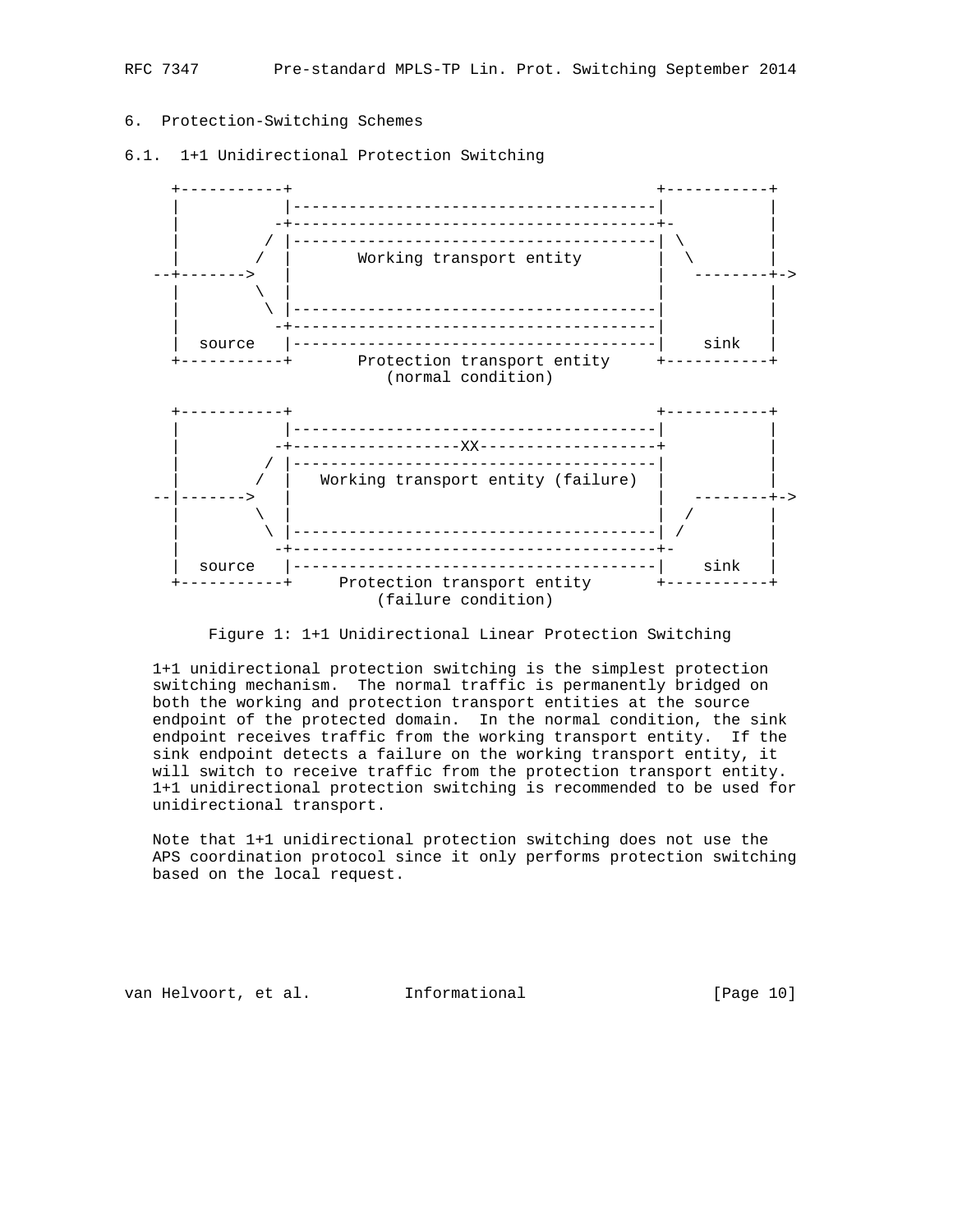

6.2. 1+1 Bidirectional Protection Switching



 In 1+1 bidirectional protection switching, for each direction, the normal traffic is permanently bridged on both the working and protection transport entities at the source endpoint of the protected domain. In the normal condition, for each direction, the sink endpoint receives traffic from the working transport entity.

 If the sink endpoint detects a failure on the working transport entity, it will switch to receive traffic from the protection transport entity. It will also send an APS message to inform the sink endpoint on the other direction to switch to receive traffic from the protection transport entity.

van Helvoort, et al. Informational [Page 11]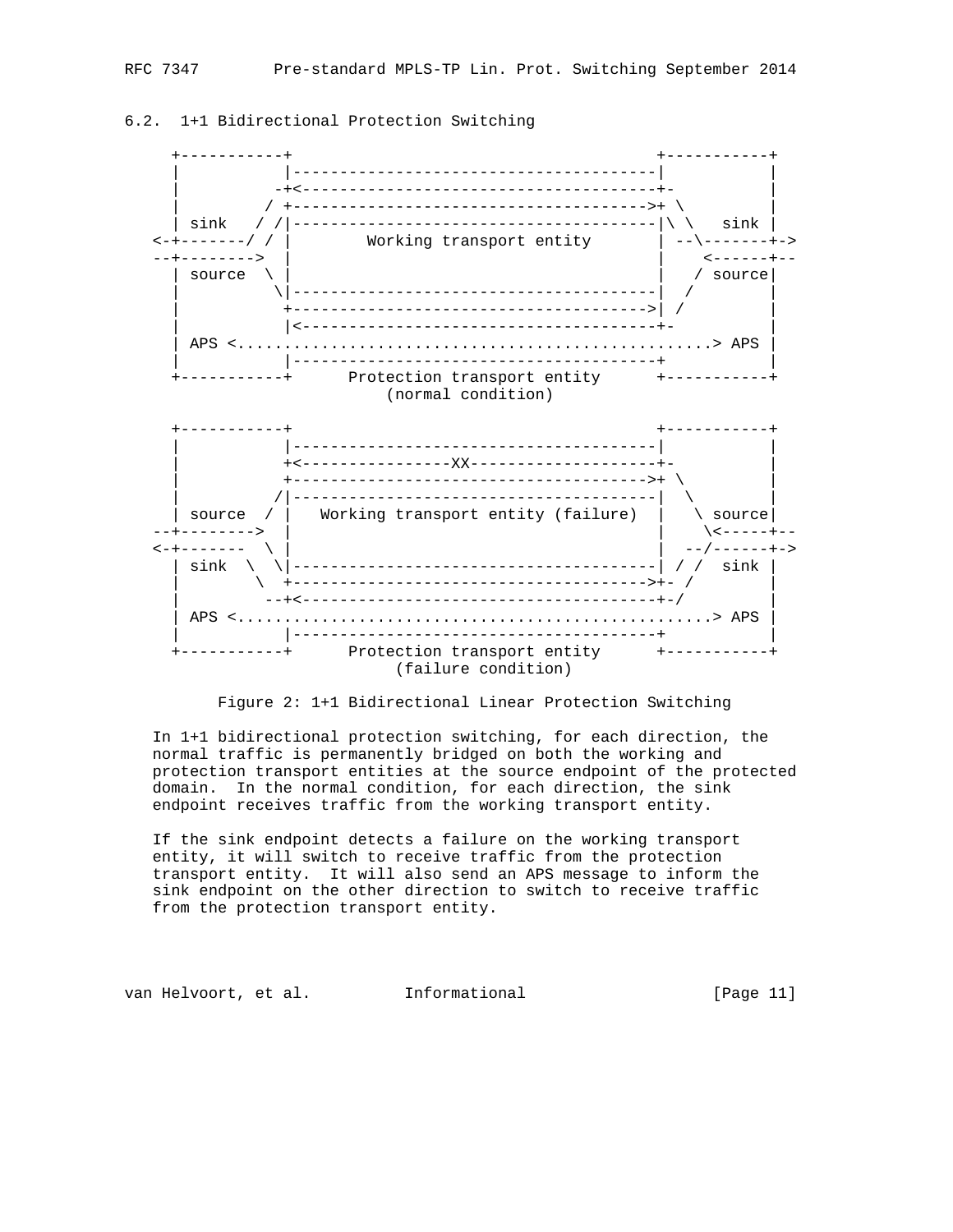The APS mechanism is necessary to coordinate the two endpoints of the transport entity and to implement 1+1 bidirectional protection switching even for a unidirectional failure.

# 6.3. 1:1 Bidirectional Protection Switching



Figure 3: 1:1 Bidirectional Linear Protection Switching

 In 1:1 bidirectional protection switching, for each direction, the source endpoint sends traffic on either the working transport entity or the protection transport entity. The sink endpoint receives the traffic from the same transport entity on which the source endpoint sends the traffic.

 In the normal condition, for each direction, the source and sink endpoints send and receive traffic from the working transport entity.

van Helvoort, et al. 1nformational [Page 12]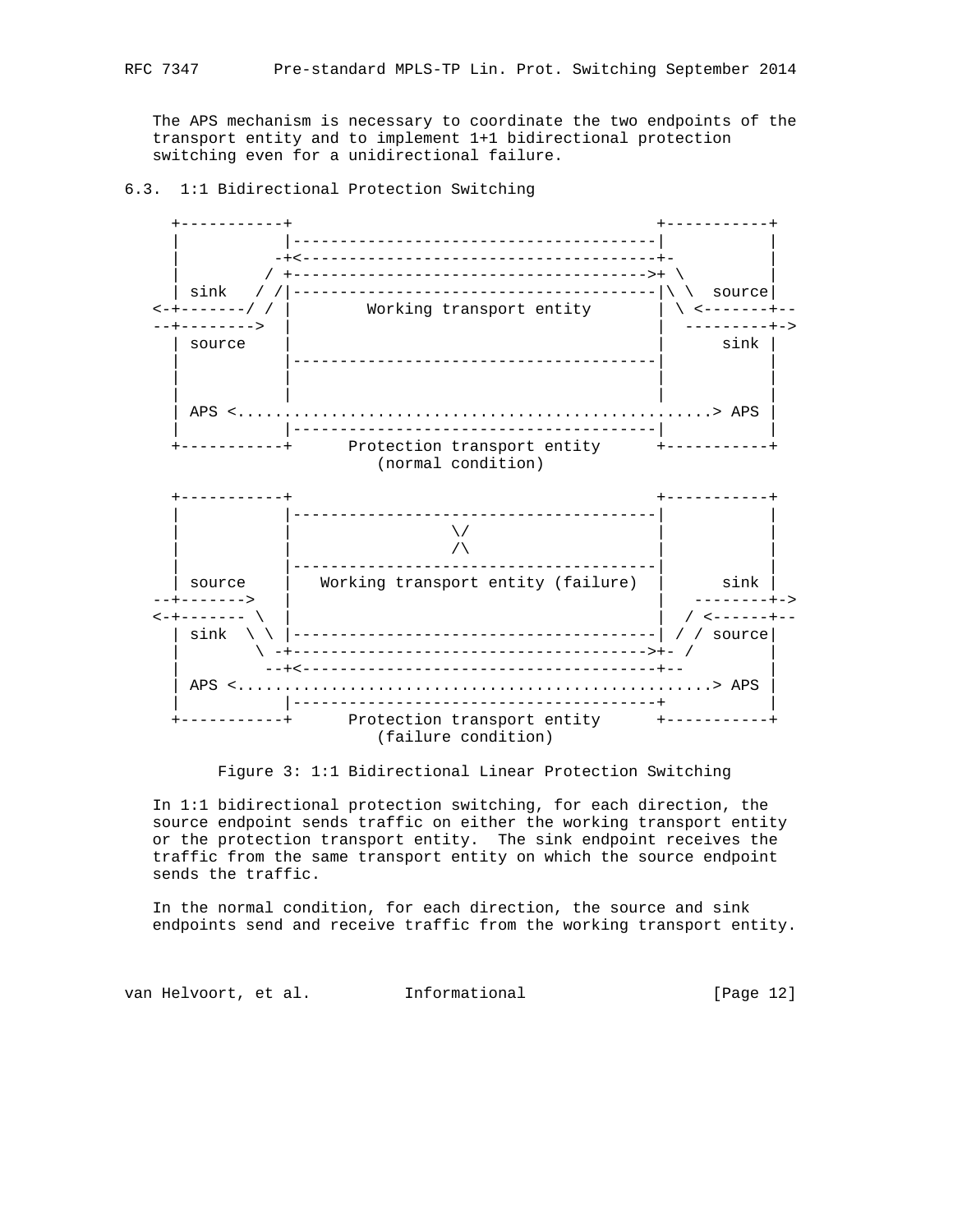If the sink endpoint detects a failure on the working transport entity, it will switch to send and receive traffic from the protection transport entity. It will also send an APS message to inform the sink endpoint on another direction to switch to send and receive traffic from the protection transport entity.

 The APS mechanism is necessary to coordinate the two endpoints of the transport entity and implement 1:1 bidirectional protection switching even for a unidirectional failure.

7. APS Protocol

 This APS protocol is based upon the APS protocol defined in Section 11 of [G.8031]. See that reference for further definition of the Protocol Data Unit (PDU) fields and protocol details beyond the description in this document.

7.1. APS PDU Format

 APS packets MUST be sent over a Generic Associated Channel (G-ACh) as defined in [RFC5586].

The format of APS PDU is specified in Figure 4 below.

|               |                          | 0 1 2 3 4 5 6 7 8 9 0 1 2 3 4 5 6 7 8 9 0 1 2 3 4 5 6 7 8 9 0 1                                                  |  |
|---------------|--------------------------|------------------------------------------------------------------------------------------------------------------|--|
|               |                          |                                                                                                                  |  |
|               |                          | $\begin{bmatrix} 0 & 0 & 0 & 1 & 0 & 0 & 0 & 0 & 0 & 0 & 0 & 0 & 0 & 0 & 0 \end{bmatrix}$ Channel Type (=0x7FFA) |  |
|               |                          |                                                                                                                  |  |
| MEL   Version | OpCode                   | Flaqs<br>  TLV Offset                                                                                            |  |
|               |                          |                                                                                                                  |  |
|               | APS Specific Information |                                                                                                                  |  |
|               |                          |                                                                                                                  |  |
| End TLV       |                          |                                                                                                                  |  |
| -+-+-+-+-+-+  |                          |                                                                                                                  |  |

#### Figure 4: APS PDU Format

The following values MUST be used for APS PDU:

 o Channel Type: The Channel Type MUST be configurable by the implementation. During deployment, the local system administrator provisioned the value 0x7FFA. This is a code point value in the range of experimental Channel Types as described in RFC 5586, Section 10.

van Helvoort, et al. Informational [Page 13]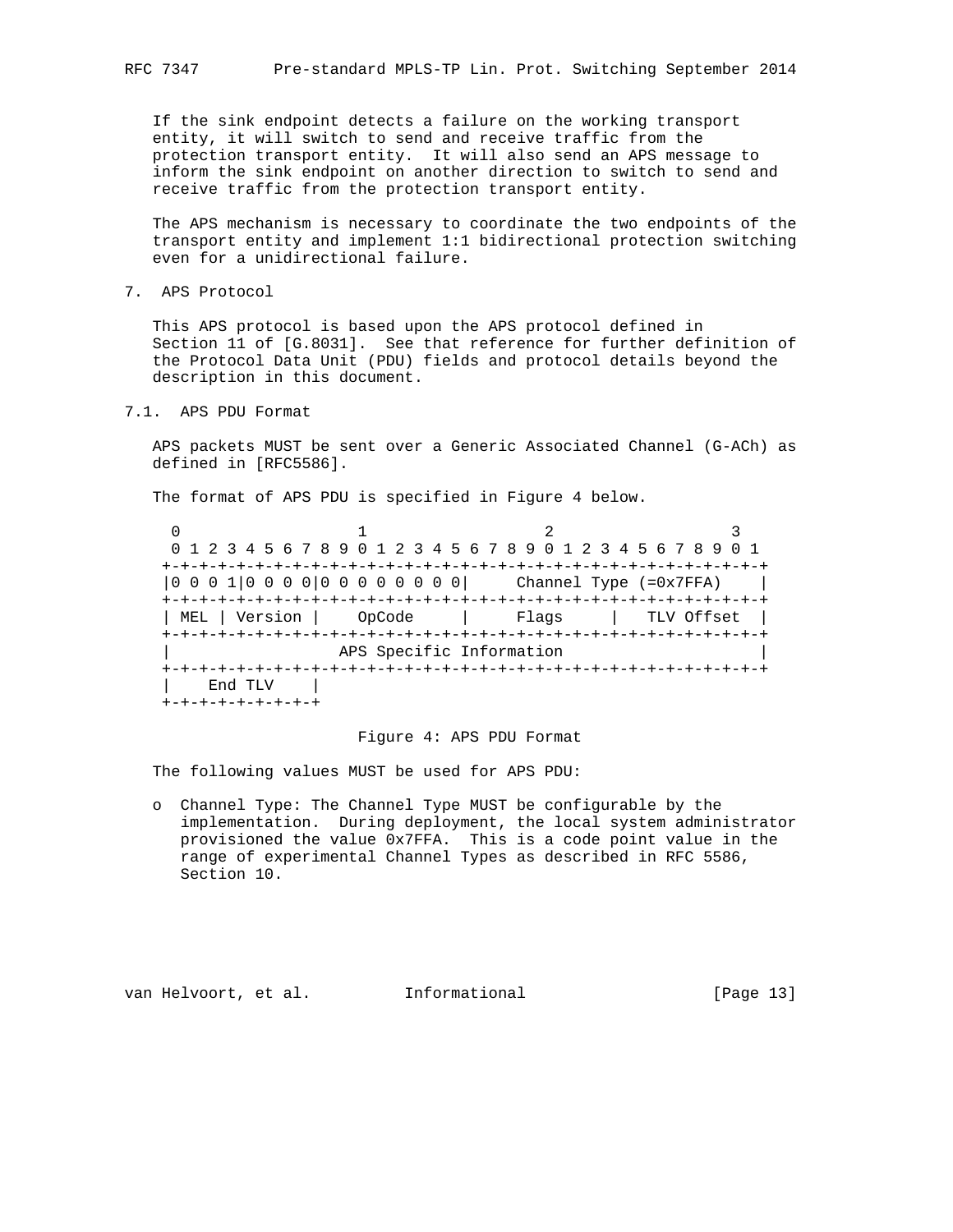- o Maintenance Entity group Level (MEL): The MEL value to set and check MUST be configurable. The DEFAULT value MUST be "111". With co-routed bidirectional transport paths, the configured MEL MUST be the same in both directions.
	- o Version: 0x00
	- o OpCode: 0x27 (=0d39)
	- o Flags: 0x00
	- o TLV Offset: 4
	- o End TLV: 0x00

The format of the APS-specific information is defined in Figure 5.

|       | 0 1 2 3 4 5 6 7 8 9 0 1 2 3 4 5 6 7 8 9 0 1 2 3 4 5 6 7 8 |           |  |         |   |             |  |  |
|-------|-----------------------------------------------------------|-----------|--|---------|---|-------------|--|--|
|       |                                                           |           |  |         |   |             |  |  |
|       | Request   Pr. Type                                        | Requested |  | Bridged |   |             |  |  |
|       |                                                           |           |  |         | m | Reserved(0) |  |  |
| State | A B D R                                                   | Signal    |  | Signal  |   |             |  |  |
|       |                                                           |           |  |         |   |             |  |  |

Figure 5: APS-Specific Information Format

 All bits defined as "Reserved" MUST be transmitted as 0 and ignored on reception.

o Request/State:

 The four bits indicate the protection-switching request type. See Figure 6 for the code of each request/state type.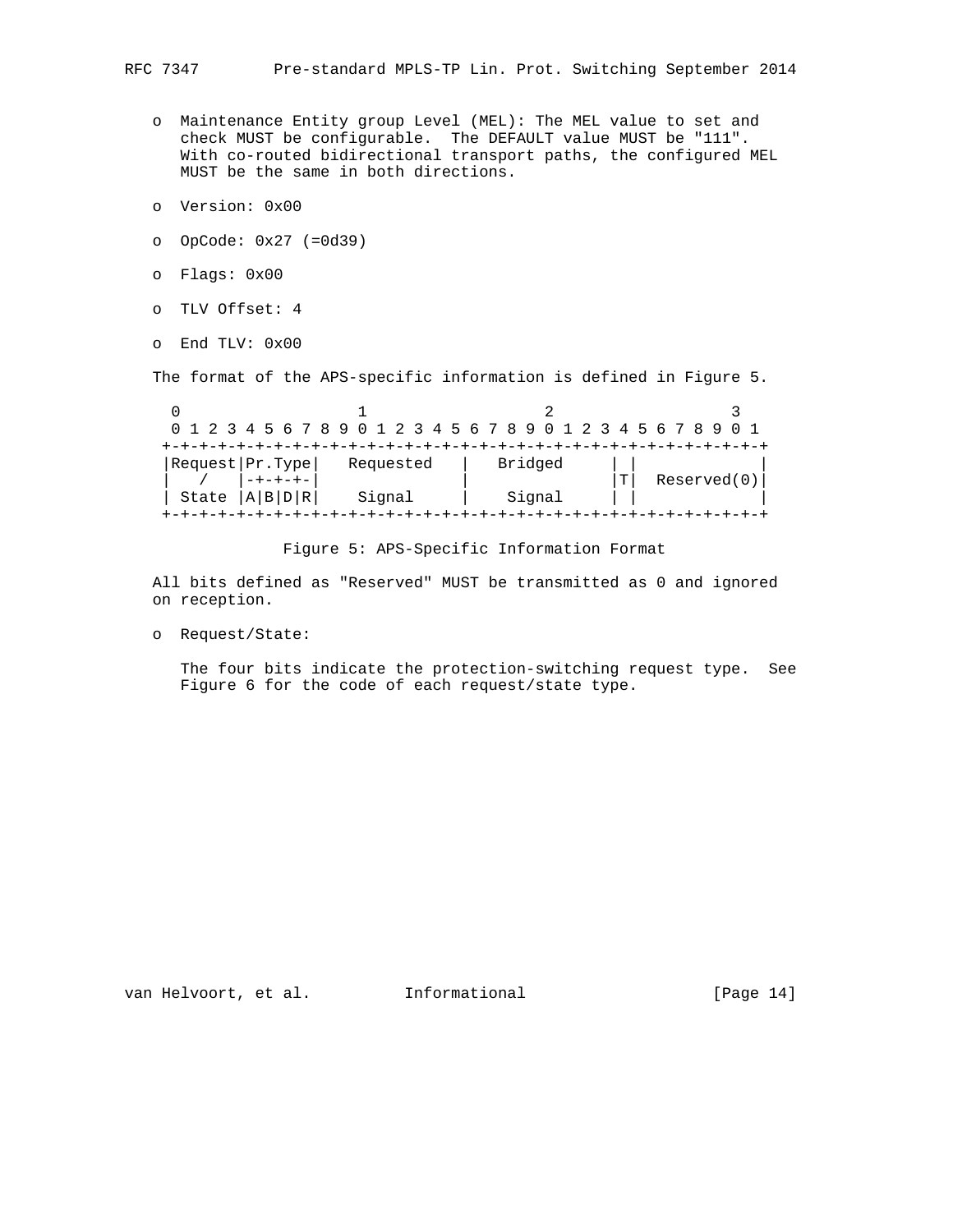In case that there are multiple protection-switching requests, only the protection-switching request with the highest priority MUST be processed.

| Request/State                    | Code/Priority    |
|----------------------------------|------------------|
| Lockout of Protection (LO)       | $1111$ (highest) |
| Signal Fail on Protection (SF-P) | 1110             |
| Forced Switch (FS)               | 1101             |
| Signal Fail on Working (SF-W)    | 1011             |
| Signal Degrade (SD)              | 1001             |
| Manual Switch (MS)               | 0111             |
| Wait to Restore (WTR)            | 0101             |
| Exercise (EXER)                  | 0100             |
| Reverse Request (RR)             | 0010             |
| Do Not Revert (DNR)              | 0001             |
| No Request (NR)                  | 0000 (lowest)    |
|                                  |                  |

Figure 6: Protection-Switching Request Code/Priority

The four bits are used to specify the protection type.

 A: reserved (set by default to 1) B: 0 - 1+1 (permanent bridge) 1 - 1:1 (no permanent bridge) D: 0 - Unidirectional switching 1 - Bidirectional switching R: 0 - Non-revertive operation 1 - Revertive operation

van Helvoort, et al. 1nformational [Page 15]

o Protection Type (Pr.Type):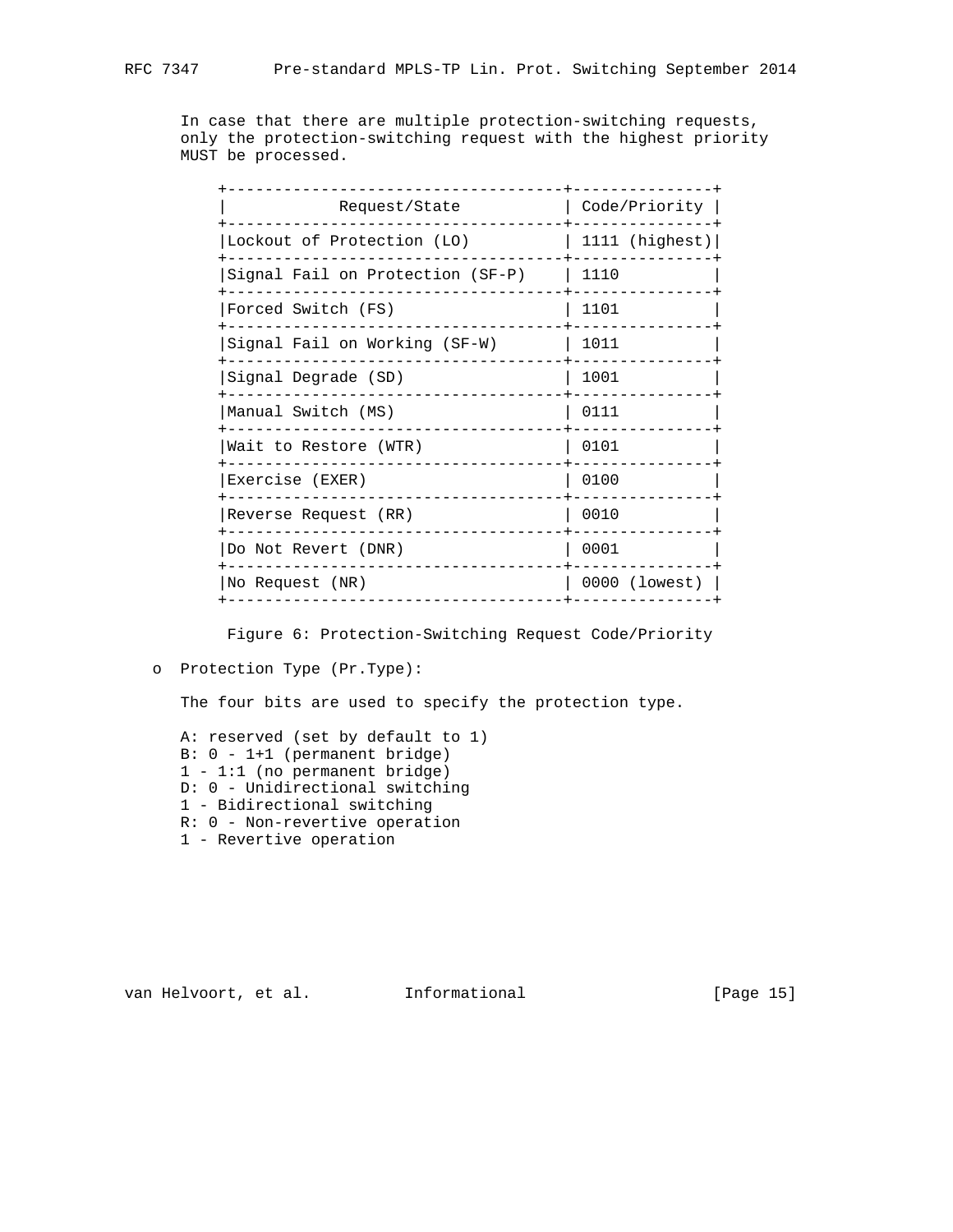o Requested Signal:

 This byte is used to indicate the traffic that the near-end requests to be carried over the protection entity.

 value = 0: Null traffic value = 1: Normal traffic 1 value = 2˜255: Reserved

o Bridged Signal:

 This byte is used to indicate the traffic that is bridged onto the protection entity.

 value = 0: Null traffic value = 1: Normal traffic 1 value = 2˜255: Reserved

o Bridge Type (T):

 This bit is used to further specify the type of non-permanent bridge for 1:1 protection switching.

 value = 0: Selector bridge value = 1: Broadcast bridge

o Reserved:

This field MUST be set to zero.

7.2. APS Transmission

 The APS message MUST be transported on the protection transport entity by encapsulation with the protection transport entity label (the label of the LSP used to transport protection traffic). If an endpoint receives APS-specific information from the working transport entity, it MUST ignore this information and MUST report the failure of protocol defect (see Section 8.1) to the operator.

 A new APS packet MUST be transmitted immediately when a change in the transmitted status occurs. The first three APS packets MUST be transmitted as fast as possible only if the APS information to be transmitted has been changed so that fast protection switching is possible, even if one or two APS packets are lost or corrupted. The interval of the first three APS packets SHOULD be 3.3 ms. APS packets after the first three MUST be transmitted with the interval of 5 seconds.

van Helvoort, et al. Informational [Page 16]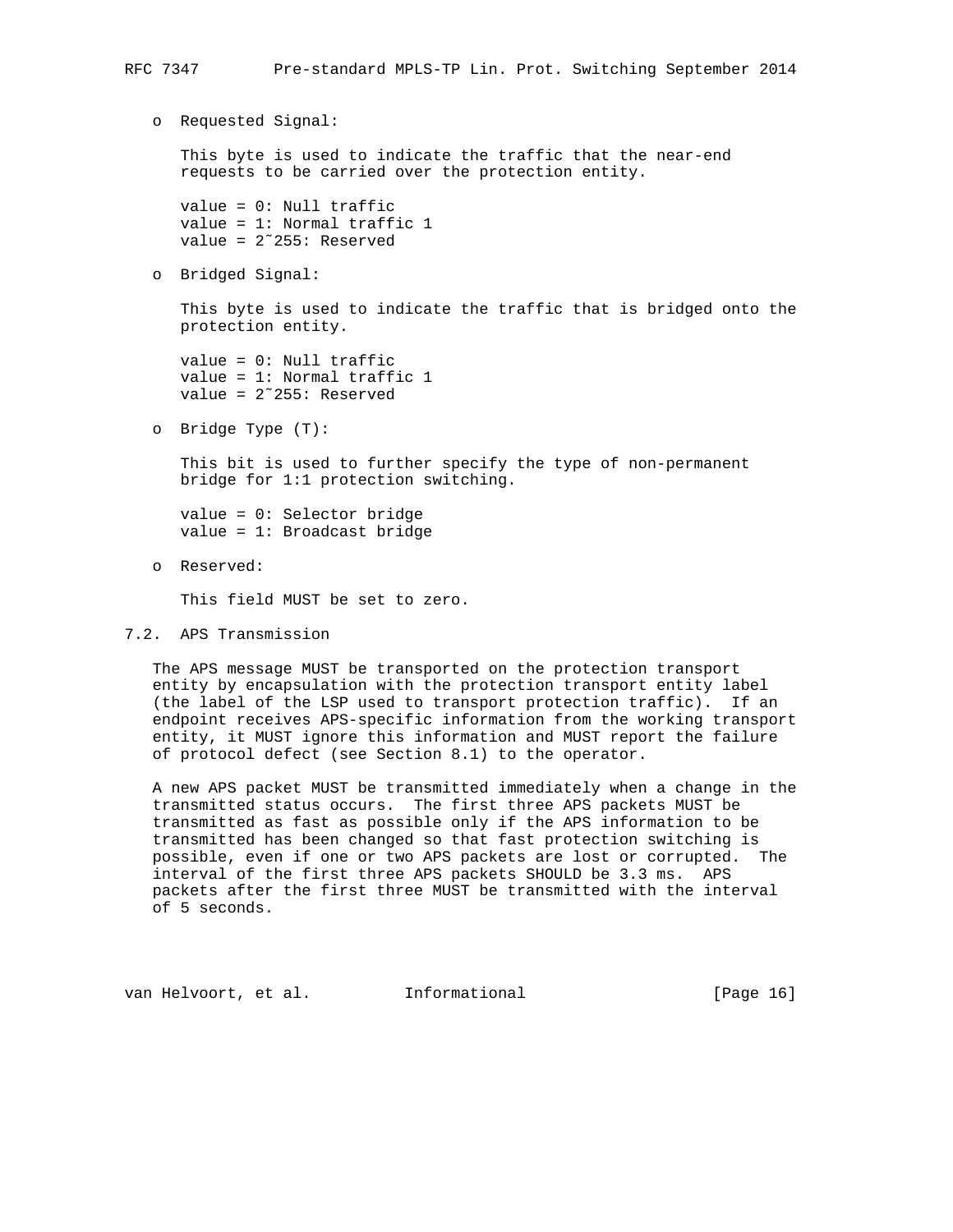If no valid APS-specific information is received, the last valid received information remains applicable.

# 7.3. Hold-Off Timer

 In order to coordinate timing of protection switches at multiple layers, a hold-off timer MAY be required. The purpose is to allow a server-layer protection switch to have a chance to fix the problem before switching at a client layer.

 Each selector SHOULD have a provisioned hold-off timer. The suggested range of the hold-off timer is 0 to 10 seconds in steps of 100 ms (accuracy of  $+/-5$  ms).

 When a new defect or more severe defect occurs (new SF or SD) on the active transport entity (the transport entity that currently carries and selects traffic), this event will not be reported immediately to protection switching if the provisioned hold-off timer value is non zero. Instead, the hold-off timer SHALL be started. When the hold off timer expires, it SHALL be checked whether a defect still exists on the transport entity that started the timer. If it does, that defect SHALL be reported to protection switching. The defect need not be the same one that started the timer.

 This hold-off timer mechanism SHALL be applied for both working and protection transport entities.

# 7.4. WTR Timer

 In revertive mode of operation, to prevent frequent operation of the protection switch due to an intermittent defect, a failed working transport entity MUST become fault free. After the failed working transport entity meets this criterion, a fixed period of time SHALL elapse before a normal traffic signal uses it again. This period, called a WTR period, MAY be configured by the operator in 1 minute steps between 5 and 12 minutes; the default value is 5 minutes. An SF or SD condition will override the WTR. To activate the WTR timer appropriately, even when both ends concurrently detect clearance of SF-W and SD-W, when the local state transits from SF-W or SD-W to No Request (NR) with the requested signal number 1, the previous local state, SF-W or SD-W, MUST be memorized. If both the local state and far-end state are NR with the requested signal number 1, the local state transits to WTR only when the previous local state is SF-W or SD-W. Otherwise, the local state transits to NR with the requested signal number 0.

van Helvoort, et al. Informational [Page 17]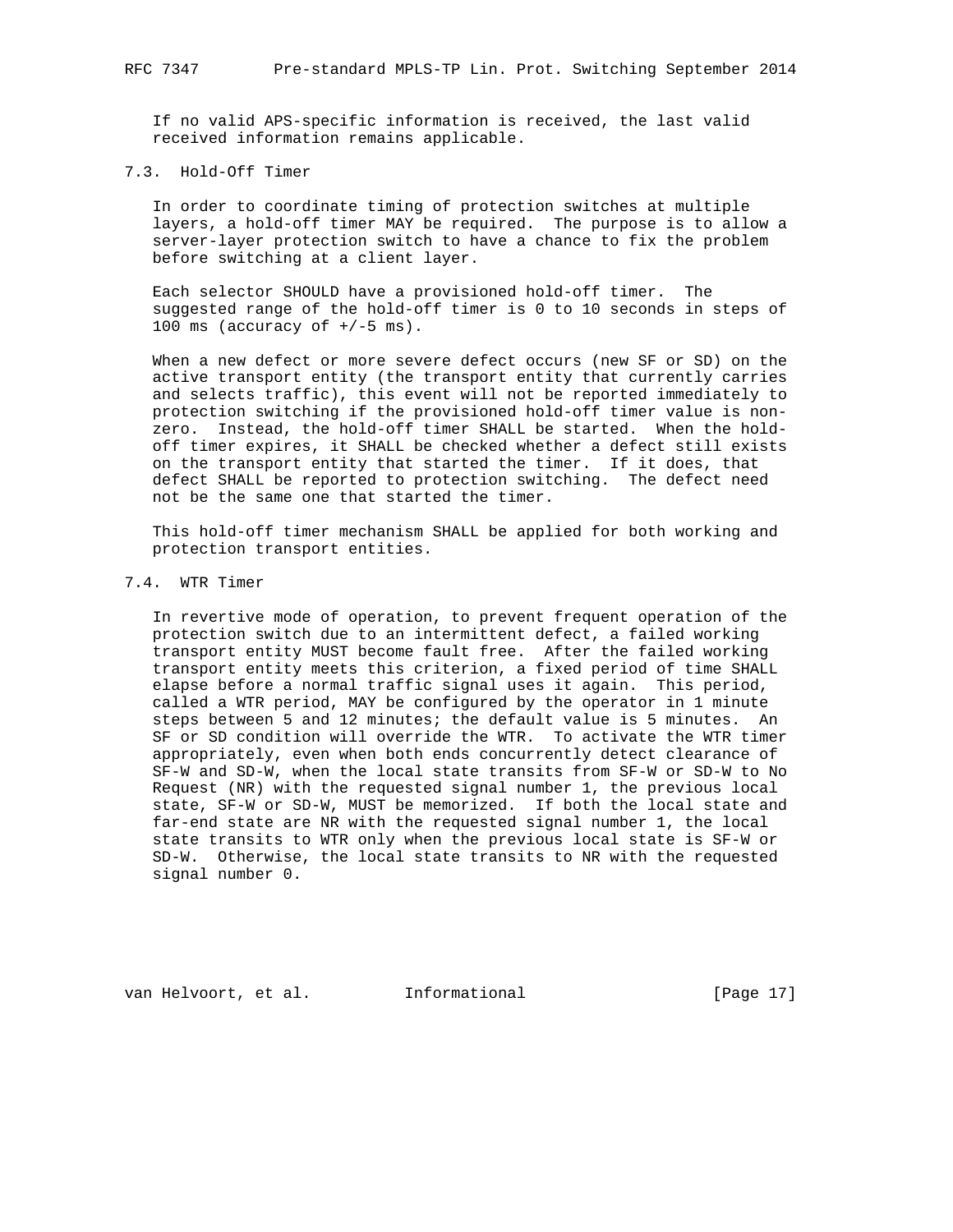In revertive mode of operation, when the protection is no longer requested, i.e., the failed working transport entity is no longer in SF or SD condition (and assuming no other requesting transport entities), a local WTR state will be activated. Since this state becomes the highest in priority, it is indicated on the APS signal and maintains the normal traffic signal from the previously failed working transport entity on the protection transport entity. This state SHALL normally time out and become an NR state. The WTR timer deactivates earlier when any request of higher priority request preempts this state.

### 7.5. Command Acceptance and Retention

 The commands Clear, LO, FS, MS, and EXER are accepted or rejected in the context of previous commands, the condition of the working and protection entities in the protection group, and (in bidirectional switching only) the APS information received.

 The Clear command MUST be only valid if a near-end LO, FS, MS, or EXER command is in effect or if a WTR state is present at the near end and rejected otherwise. This command will remove the near-end command or WTR state, allowing the next lower-priority condition or (in bidirectional switching) APS request to be asserted.

 Other commands MUST be rejected unless they are higher priority than the previously existing command, condition, or (in bidirectional switching) APS request. If a new command is accepted, any previous, lower-priority command that is overridden MUST be forgotten. If a higher priority command overrides a lower-priority condition or (in bidirectional switching) APS request, that other request will be reasserted if it still exists at the time the command is cleared. If a command is overridden by a condition or (in bidirectional switching) APS request, that command MUST be forgotten.

## 7.6. Exercise Operation

 Exercise is a command to test if the APS communication is operating correctly. It is lower priority than any "real" switch request. It is only valid in bidirectional switching, since this is the only place where you can get a meaningful test by looking for a response.

 The Exercise command SHALL issue the command with the same requested and bridged signal numbers of the NR, Reverse Request (RR), or DNR request that it replaces. The valid response will be an RR with the corresponding requested and bridged signal numbers. When Exercise commands are input at both ends, an EXER, instead of RR, MUST be transmitted from both ends. The standard response to DNR MUST be DNR rather than NR. When the exercise command is cleared, it MUST be

van Helvoort, et al. 1nformational [Page 18]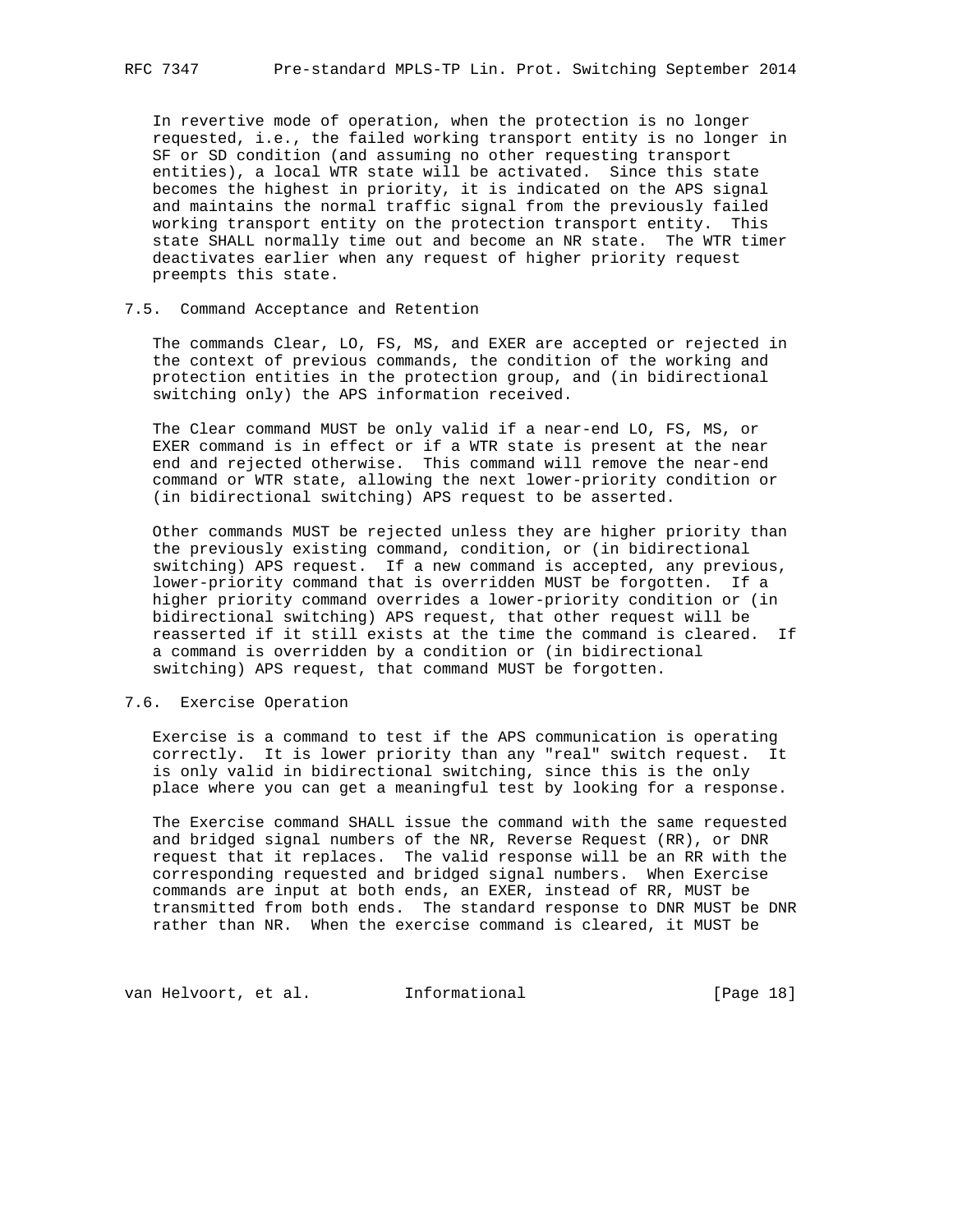replaced with NR or RR if the requested signal number is 0 and DNR or RR if the requested signal number is 1.

#### 8. Protection-Switching Logic

8.1. Principle of Operation



Figure 7: Protection-Switching Logic

Figure 7 describes the protection-switching logic.

 One or more local protection-switching requests may be active. The "local request logic" determines which of these requests is highest using the order of priority given in Figure 6. This highest local request information SHALL be passed on to the "APS process logic". Note that an accepted Clear command, clearance of SF or SD, or

van Helvoort, et al. 1nformational [Page 19]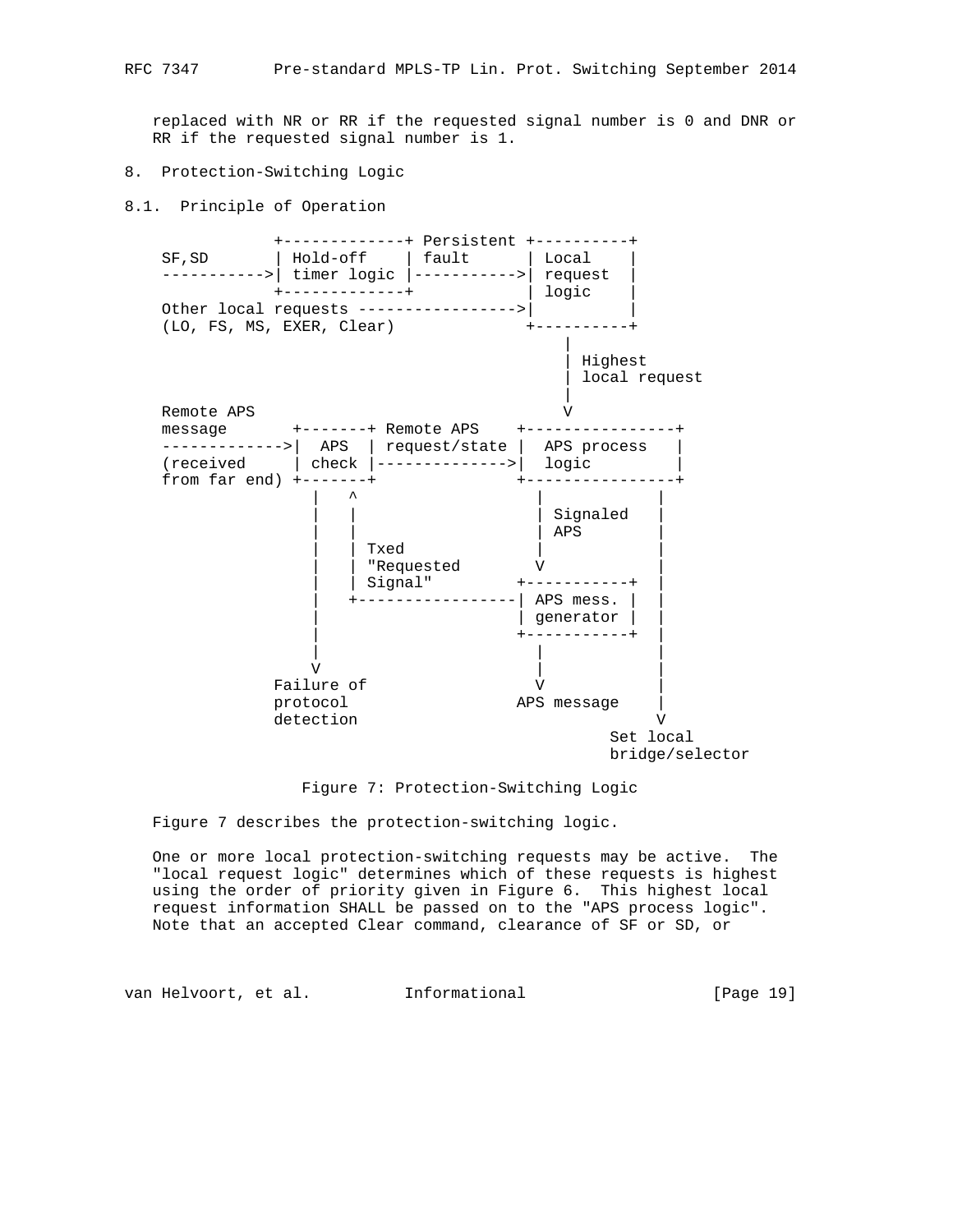expiration of the WTR timer SHALL NOT be processed by the local request logic but SHALL be considered as the highest local request and submitted to the APS process logic for processing.

 The remote APS message is received from the far end and is subjected to the validity check and mismatch detection in "APS check". Failure of protocol situations are as follows:

- o The "B" field mismatch due to incompatible provisioning;
- o The reception of the APS message from the working entity due to working/protection configuration mismatch;
- o No match in sent "Requested Signal" and received "Requested Signal" for more than 50 ms;
- o No APS message is received on the protection transport entity during at least 3.5 times the long APS interval (e.g., at least 17.5 seconds), and there is no defect on the protection transport entity.

Provided the "B" field matches:

- o If the "D" bit mismatches, the bidirectional side will fall back to unidirectional switching.
- o If the "R" bit mismatches, one side will clear switches to WTR and the other will clear to DNR. The two sides will interwork and the traffic is protected.
- o If the "T" bit mismatches, the side using a broadcast bridge will fall back to using a selector bridge.

 The APS message with invalid information MUST be ignored, and the last valid received information remains applicable.

 The linear protection-switching algorithm SHALL commence immediately every time one of the input signals changes, i.e., when the status of any local request changes, or when different APS-specific information is received from the far end. The consequent actions of the algorithm are also initiated immediately, i.e., change the local bridge/selector position (if necessary), transmit new APS-specific information (if necessary), or detect the failure of protocol defect if the protection switching is not completed within 50 ms.

van Helvoort, et al. Informational [Page 20]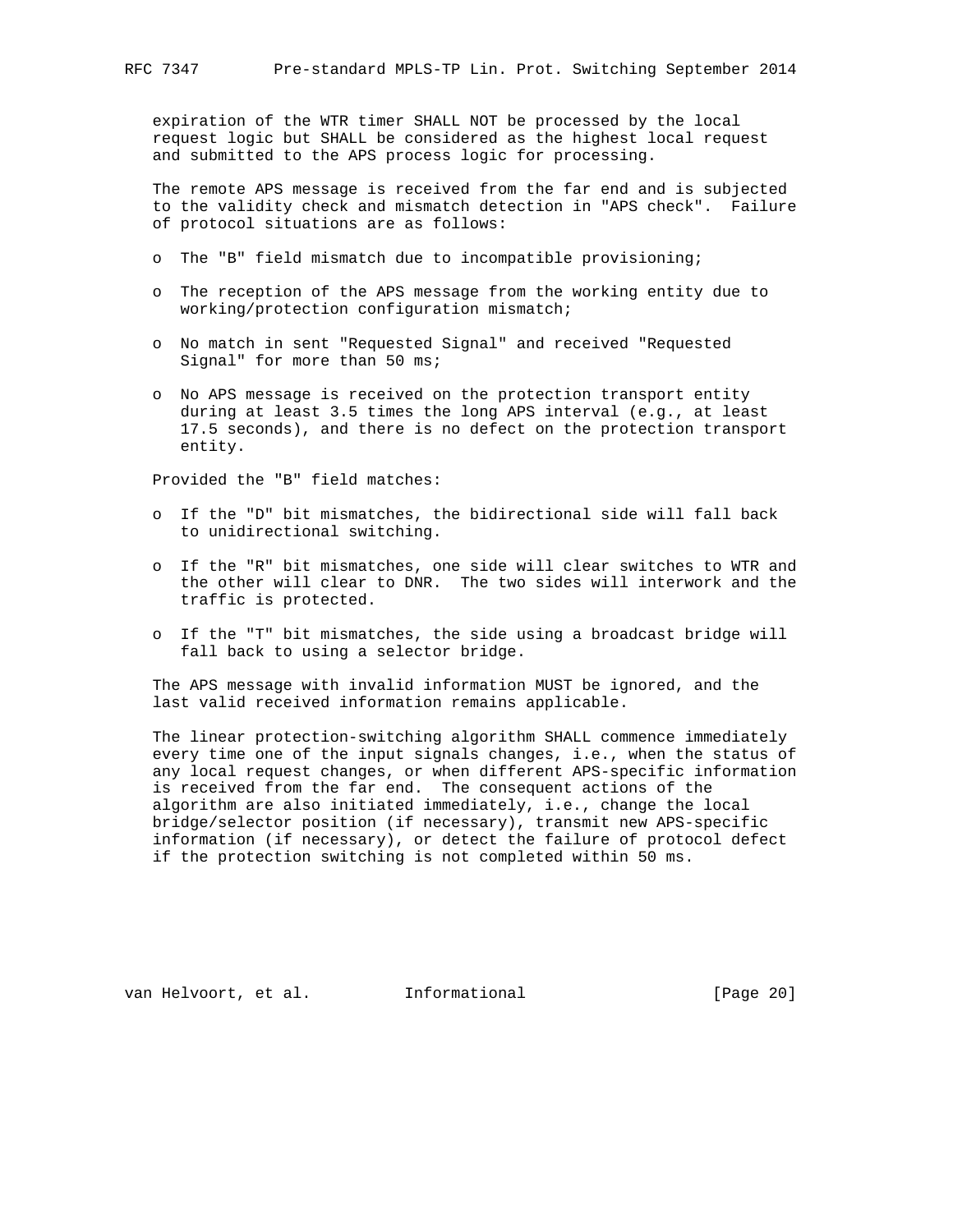The state transition is calculated in the "APS process logic" based on the highest local request, the request of the last received "Request/State" information, and state transition tables defined in Section 9, as follows:

- o If the highest local request is Clear, clearance of SF or SD, or expiration of WTR, a state transition is calculated first based on the highest local request and state machine table for local requests to obtain an intermediate state. This intermediate state is the final state in case of clearance of SF-P; otherwise, starting at this intermediate state, the last received far-end request and the state machine table for far-end requests are used to calculate the final state.
- o If the highest local request is neither Clear nor clearance of SF or of SD nor expiration of WTR, the APS process logic compares the highest local request with the request of the last received "Request/State" information based on Figure 6.
	- 1. If the highest local request has higher or equal priority, it is used with the state transition table for local requests defined in Section 9 to determine the final state; otherwise,
	- 2. The request of the last received "Request/State" information is used with the state transition table for far-end requests defined in Section 9 to determine the final state.

 The "APS message generator" generates APS-specific information with the signaled APS information for the final state from the state transition calculation (with coding as described in Figure 5).

8.2. Equal Priority Requests

 In general, once a switch has been completed due to a request, it will not be overridden by another request of the same priority (first-come, first-served policy). Equal priority requests from both sides of a bidirectional protection group are both considered valid, as follows:

 o If the local state is NR, with the requested signal number 1, and the far-end state is NR, with the requested signal number 0, the local state transits to NR with the requested signal number 0. This applies to the case when the remote request for switching to the protection transport entity has been cleared.

van Helvoort, et al. Informational [Page 21]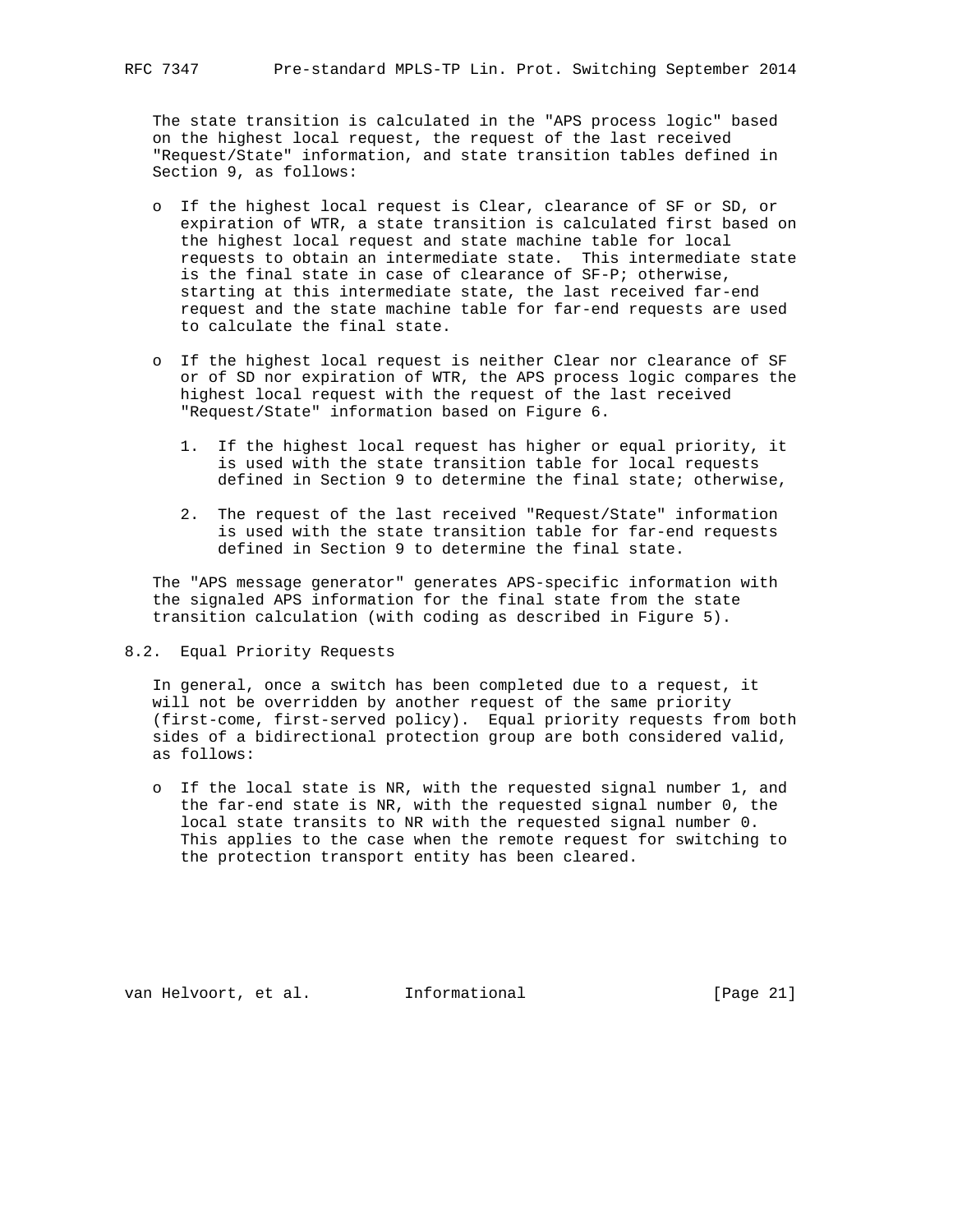- o If both the local and far-end states are NR, with the requested signal number 1, the local state transits to the appropriate new state (DNR state for non-revertive mode and WTR state for revertive mode). This applies to the case when the old request has been cleared at both ends.
- o If both the local and far-end states are RR, with the same requested signal number, both ends transit to the appropriate new state according to the requested signal number. This applies to the case of concurrent deactivation of EXER from both ends.
- o In other cases, no state transition occurs, even if equal priority requests are activated from both ends. Note that if MSs are issued simultaneously to both working and protection transport entities, either as local or far-end requests, the MS to the working transport entity is considered as having higher priority than the MS to the protection transport entity.
- 8.3. Signal Degrade of the Protection Transport Entity

 Signal degrade on the protection transport entity has the same priority as signal degrade on the working transport entity. As a result, if an SD condition affects both transport entities, the first SD detected MUST NOT be overridden by the second SD detected. If the SD is detected simultaneously, either as local or far-end requests on both working and protection transport entities, then the SD on the standby transport entity MUST be considered as having higher priority than the SD on the active transport entity, and the normal traffic signal continues to be selected from the active transport entity (i.e., no unnecessary protection switching is performed).

 In the preceding sentence, "simultaneously" relates to the occurrence of SD on both the active and standby transport entities at input to the protection-switching process at the same time, or as long as an SD request has not been acknowledged by the remote end in bidirectional protection switching.

9. Protection-Switching State Transition Tables

 In this section, state transition tables for the following protection switching configurations are described.

- o 1:1 bidirectional (revertive mode, non-revertive mode);
- o 1+1 bidirectional (revertive mode, non-revertive mode);
- o 1+1 unidirectional (revertive mode, non-revertive mode).

van Helvoort, et al. 1nformational [Page 22]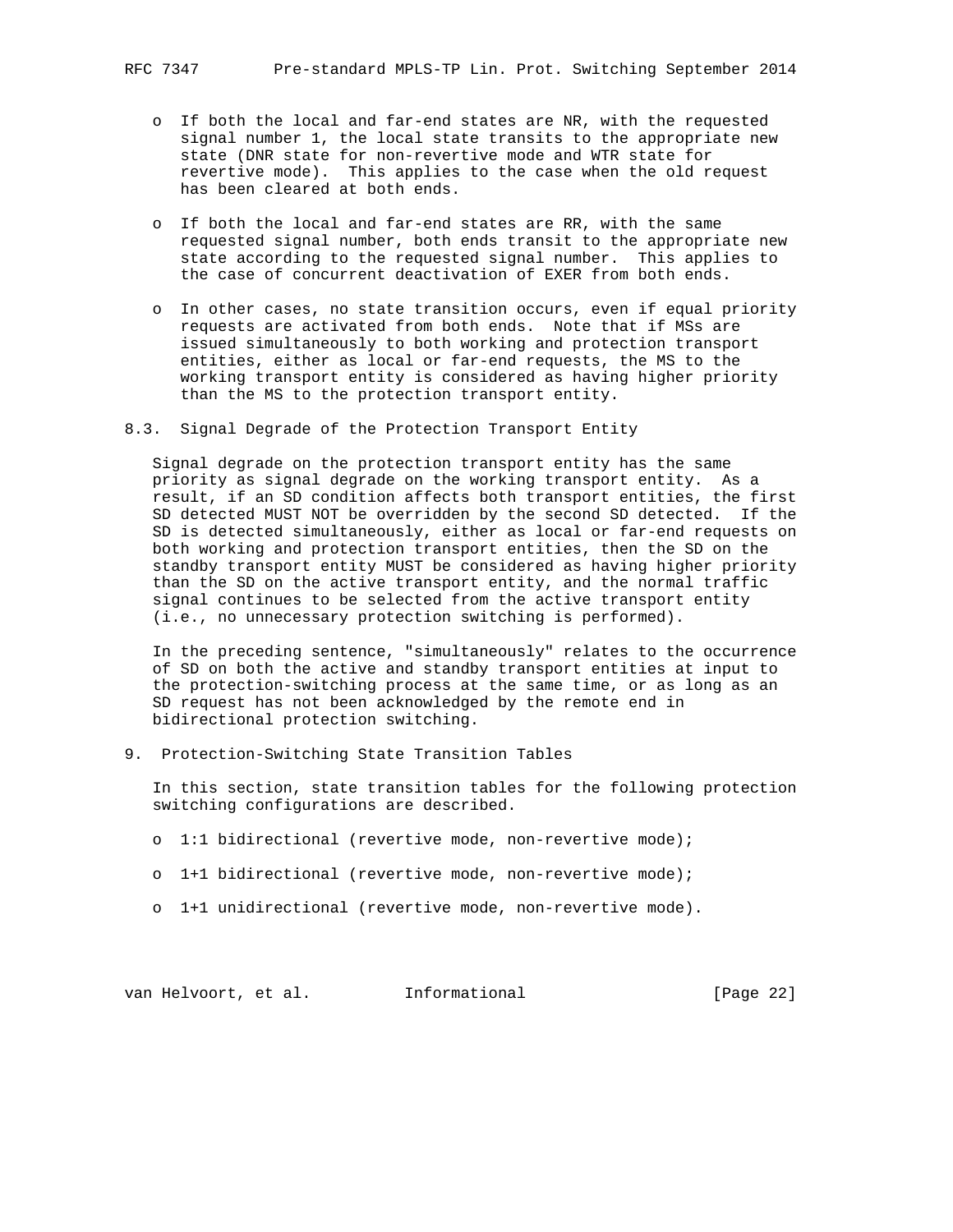Note that any other global or local request that is not described in state transition tables does not trigger any state transition.

 The states specified in the state transition tables can be described as follows:

- o NR: NR is the state entered by the local priority under all conditions where no local protection-switching requests (including WTR and DNR) are active. NR can also indicate that the highest local request is overridden by the far-end request, whose priority is higher than the highest local request. Normal traffic signal is selected from the corresponding transport entity.
- o LO, SF-P, SD-P: The access by the normal traffic to the protection transport entity is NOT allowed in this state. The normal traffic is carried by the working transport entity, regardless of the fault/degrade condition possibly present (due to the highest priority of the switching triggers leading to this state).
- o FS, SF-W, SD-W, MS-W, MS-P: A switching trigger NOT resulting in the protection transport entity unavailability is present. The normal traffic is selected either from the corresponding working transport entity or from the protection transport entity, according to the behavior of the specific switching trigger.
- o WTR: In revertive operation, after the clearing of an SF-W or SD- W, this maintains normal traffic as selected from the protection transport entity until the WTR timer expires or another request with higher priority, including the Clear command, is received. This is used to prevent frequent operation of the selector in the case of intermittent failures.
- o DNR: In non-revertive operation, this is used to maintain a normal traffic to be selected from the protection transport entity.
- o EXER: Exercise of the APS protocol.
- o RR: The near end will enter and signal Reverse Request only in response to an EXER from the far end.

 [State transition tables are shown at the end of the PDF form of this document.]

van Helvoort, et al. Informational [Page 23]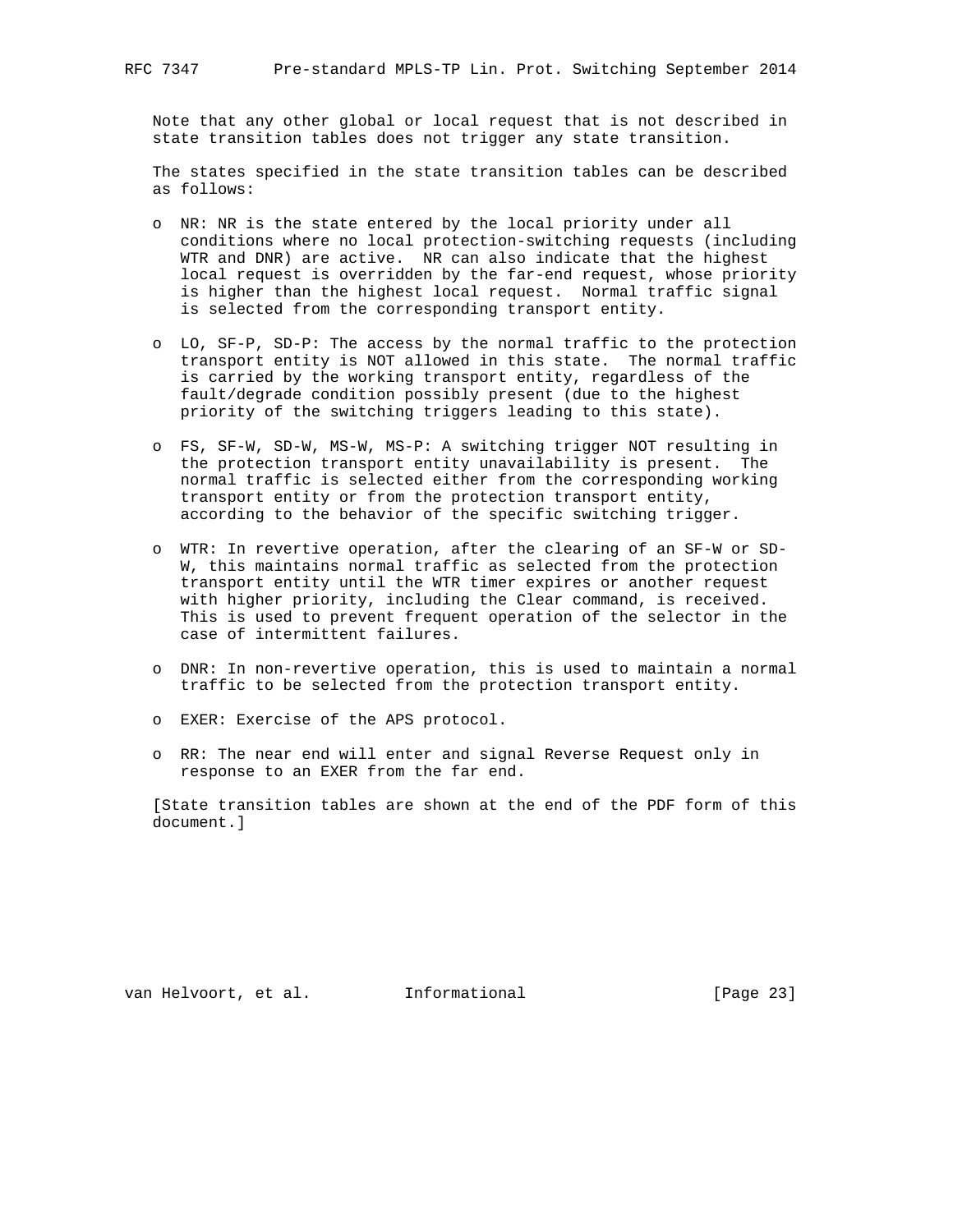#### 10. Security Considerations

 MPLS-TP is a subset of MPLS and so builds upon many of the aspects of the security model of MPLS. MPLS networks make the assumption that it is very hard to inject traffic into a network and equally hard to cause traffic to be directed outside the network. The control-plane protocols utilize hop-by-hop security and assume a "chain-of-trust" model such that end-to-end control-plane security is not used. For more information on the generic aspects of MPLS security, see [RFC5920].

 This document describes a protocol carried in the G-ACh [RFC5586] and so is dependent on the security of the G-ACh, itself. The G-ACh is a generalization of the associated channel defined in [RFC4385]. Thus, this document relies heavily on the security mechanisms provided for the associated channel and described in those two documents.

### 11. Acknowledgements

 The authors would like to thank Hao Long, Vincenzo Sestito, Italo Busi, Igor Umansky, and Andy Malis for their input to and review of the current document.

- 12. References
- 12.1. Normative References
	- [RFC2119] Bradner, S., "Key words for use in RFCs to Indicate Requirement Levels", BCP 14, RFC 2119, March 1997.
	- [RFC4385] Bryant, S., Swallow, G., Martini, L., and D. McPherson, "Pseudowire Emulation Edge-to-Edge (PWE3) Control Word for Use over an MPLS PSN", RFC 4385, February 2006.
	- [RFC5586] Bocci, M., Vigoureux, M., and S. Bryant, "MPLS Generic Associated Channel", RFC 5586, June 2009.
- [RFC5920] Fang, L., "Security Framework for MPLS and GMPLS Networks", RFC 5920, July 2010.
	- [G.841] International Telecommunications Union, "Types and characteristics of SDH network protection architectures", ITU-T Recommendation G.841, October 1998.
	- [G.873.1] International Telecommunications Union, "Optical Transport Network (OTN): Linear protection", ITU-T Recommendation G.873.1, May 2014.

van Helvoort, et al. Informational [Page 24]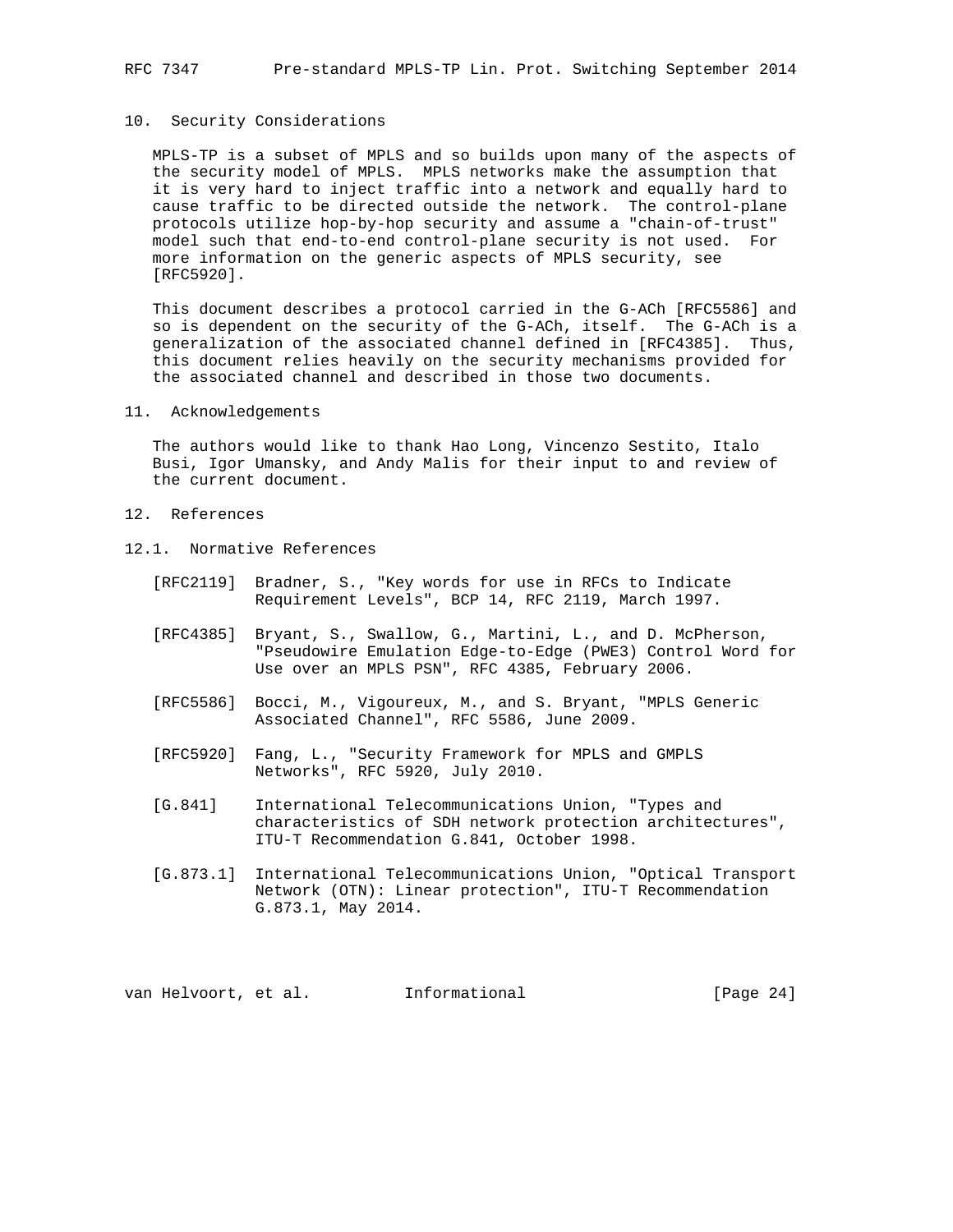RFC 7347 Pre-standard MPLS-TP Lin. Prot. Switching September 2014

- [G.8031] International Telecommunications Union, "Ethernet linear protection switching", ITU-T Recommendation G.8031/Y.1342, June 2011.
- [T1.105.01]
	- American National Standards Institute, "Synchronous Optical Network (SONET) - Automatic Protection Switching", ANSI 0900105.01:2000 (R2010), March 2000.
- 12.2. Informative References
	- [RFC6378] Weingarten, Y., Bryant, S., Osborne, E., Sprecher, N., and A. Fulignoli, "MPLS Transport Profile (MPLS-TP) Linear Protection", RFC 6378, October 2011.
	- [RFC7271] Ryoo, J., Gray, E., van Helvoort, H., D'Alessandro, A., Cheung, T., and E. Osborne, "MPLS Transport Profile (MPLS- TP) Linear Protection to Match the Operational Expectations of Synchronous Digital Hierarchy, Optical Transport Network, and Ethernet Transport Network Operators", RFC 7271, June 2014.
	- [RFC7324] Osborne, E., "Updates to MPLS Transport Profile Linear Protection", RFC 7324, July 2014.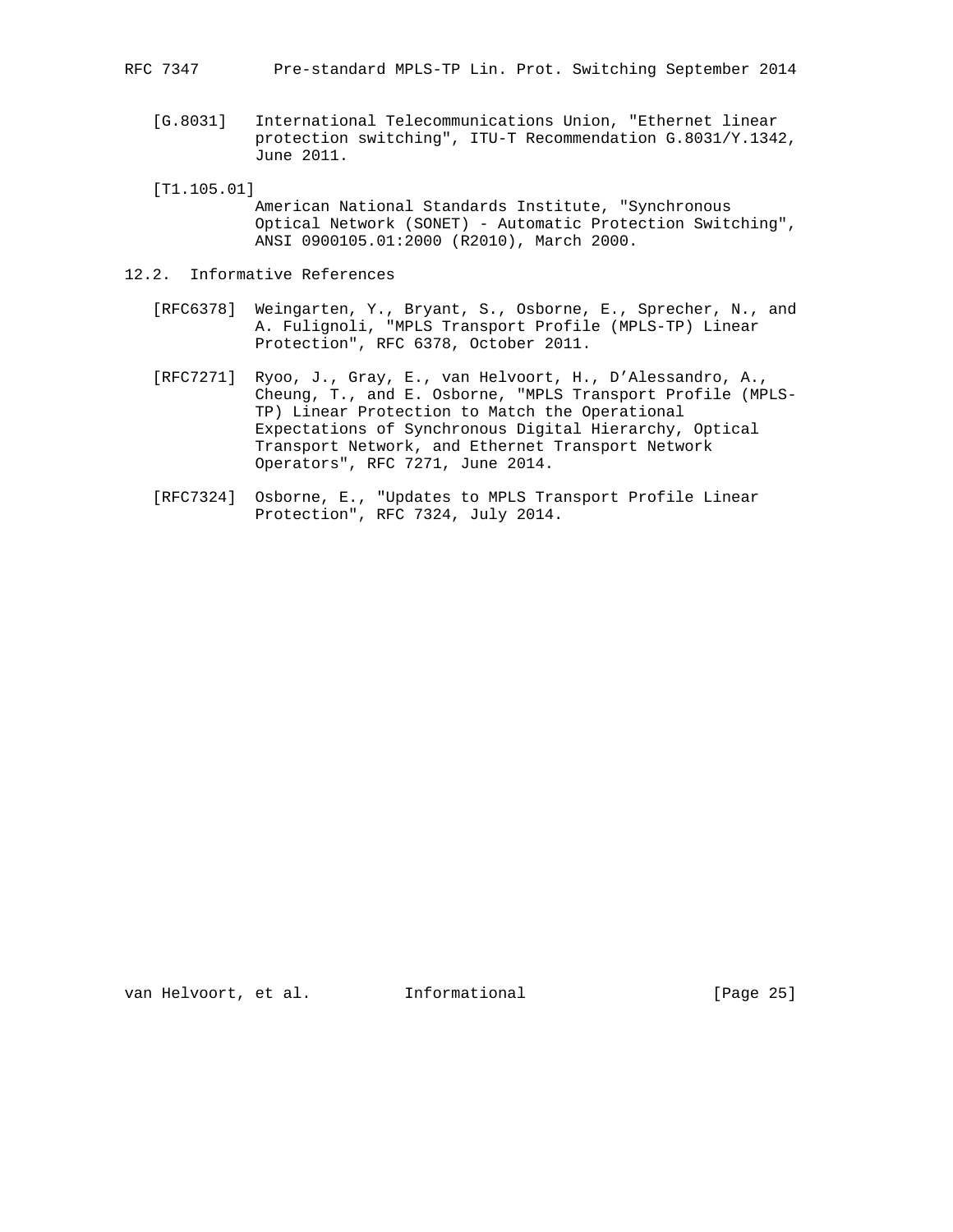Appendix A. Operation Examples of the APS Protocol

 The sequence diagrams shown in this section are only a few examples of the APS operations. The first APS message, which differs from the previous APS message, is shown. The operation of hold-off timer is omitted. The fields whose values are changed during APS packet exchange are shown in the APS packet exchange. They are Request/ State, requested traffic, and bridged traffic. For an example, SF(0,1) represents an APS packet with the following field values: Request/State = SF, Requested Signal = 0, and Bridged Signal = 1. The values of the other fields remain unchanged from the initial configuration. The signal numbers 0 and 1 refer to null signal and normal traffic signal, respectively. W(A->Z) and P(A->Z) indicate the working and protection paths in the direction of A to Z, respectively.

 Example 1. 1:1 bidirectional protection switching (revertive mode) - Unidirectional SF case

|            | Α<br>Ζ                                                                                                             |     |
|------------|--------------------------------------------------------------------------------------------------------------------|-----|
| (1)        | $--- NR(0,0)---$<br>$\leftarrow$ - - - - NR(0,0) - - - -                                                           |     |
| (2)        | $(SF \t{on} W(Z->A))$<br>--- SF(1,1)-----><br>$\leftarrow \leftarrow \leftarrow -$ NR(1,1) $\leftarrow \leftarrow$ | (3) |
| (4)        |                                                                                                                    |     |
| (5)        | (Recovery)<br>$WTR(1,1)$ ---->                                                                                     |     |
| WTR timer  |                                                                                                                    |     |
| (6)<br>(8) | $ ---NR(0,0)---\rangle$<br>$\vert$ <----- NR(0,0)----                                                              | (7) |

- (1) The protected domain is operating without any defect, and the working entity is used for delivering the normal traffic.
- (2) Signal Fail occurs on the working entity in the Z to A direction. Selector and bridge of node A select protection entity. Node A generates an SF(1,1) message.

van Helvoort, et al. Informational [Page 26]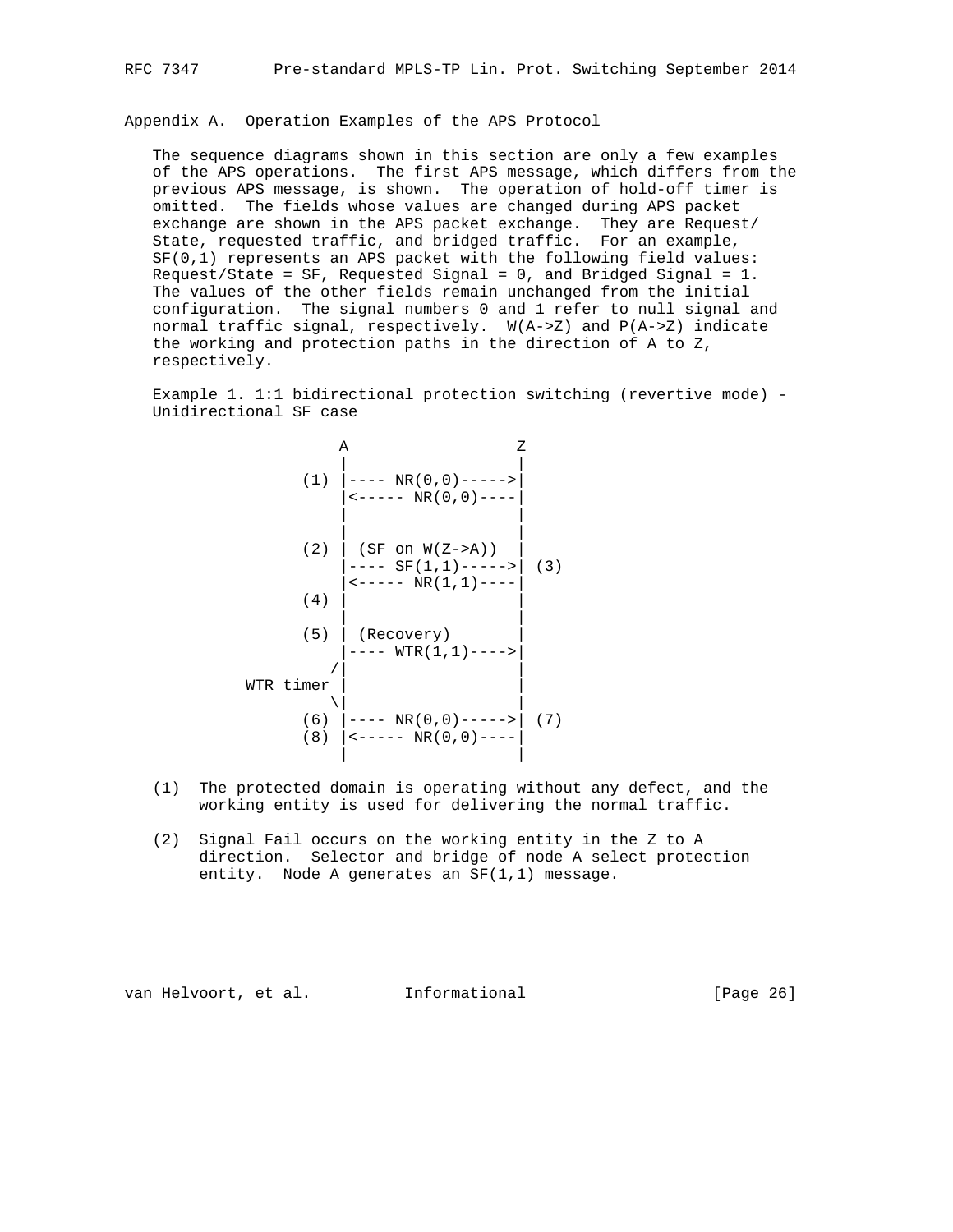- - (3) Upon receiving SF(1,1), node Z sets selector and bridge to protection entity. As there is no local request in node Z, node Z generates an NR(1,1) message.
	- (4) Node A confirms that the far end is also selecting protection entity.
	- (5) Node A detects clearing of the SF condition, starts the WTR timer, and sends a WTR(1,1) message.
	- (6) At expiration of the WTR timer, node A sets selector and bridge to working entity and sends an NR(0,0) message.
	- (7) Node Z is notified that the far-end request has been cleared and sets selector and bridge to working entity.
	- (8) It is confirmed that the far end is also selecting working entity.

 Example 2. 1:1 bidirectional protection switching (revertive mode) - Bidirectional SF case

|                   | Α                                                                                                                 | Ζ                 |           |
|-------------------|-------------------------------------------------------------------------------------------------------------------|-------------------|-----------|
| (1)               | $--- \, \text{NR}(0,0) ---$<br>$\leftarrow$ - - - - NR(0,0) - - - -                                               | (1)               |           |
| (2)               | $(SF \t{on} W(Z\lt -\gt;A))$<br>$\leftarrow \leftarrow \leftarrow$ SF $(1,1)$ $\leftarrow \leftarrow \rightarrow$ | (2)               |           |
| (3)               |                                                                                                                   | (3)               |           |
| (4)               | (Recovery)<br>$\leftarrow \leftarrow \leftarrow \text{NR}(1,1) \leftarrow \leftarrow \leftarrow$                  | (4)               |           |
| (5)               | $ ---WTR(1,1)---$                                                                                                 | (5)               |           |
| timer<br>WTR      |                                                                                                                   |                   | WTR timer |
| (6)<br>(7)<br>(8) | $\left  \left( - - - \right) \right $ NR $(1,1)$ ----><br>$ $ <----- NR(0,0)--->                                  | (6)<br>(7)<br>(8) |           |

- (1) The protected domain is operating without any defect, and the working entity is used for delivering the normal traffic.
- (2) Nodes A and Z detect local SF conditions on the working entity, set selector and bridge to protection entity, and generate SF(1,1) messages.

van Helvoort, et al. 1nformational [Page 27]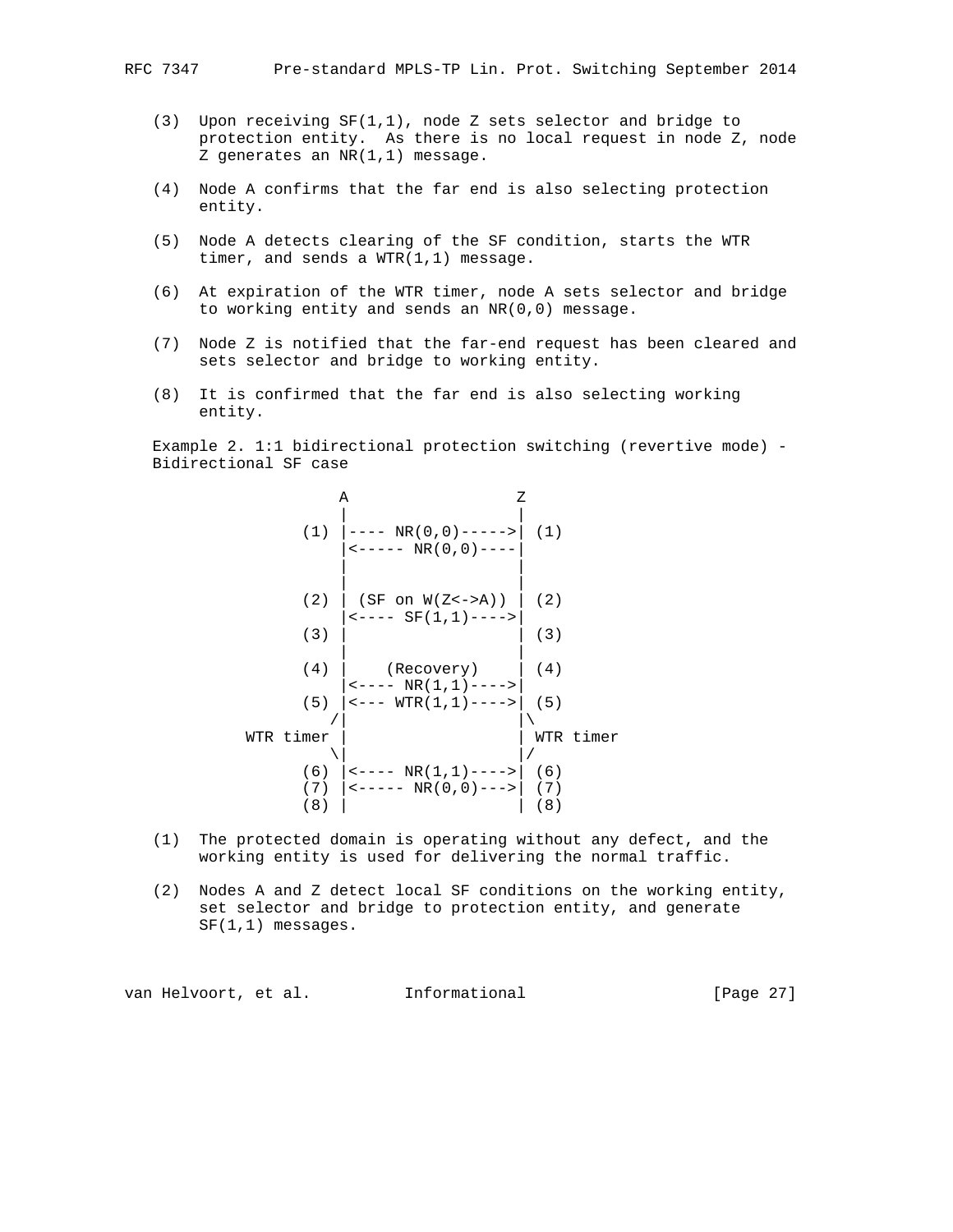- (3) Upon receiving  $SF(1,1)$ , each node confirms that the far end is also selecting protection entity.
- (4) Each node detects clearing of the SF condition and sends an NR(1,1) message as the last received APS message was SF.
- (5) Upon receiving NR(1,1), each node starts the WTR timer and sends  $WTR(1,1)$ .
- (6) At expiration of the WTR timer, each node sends  $NR(1,1)$  as the last received APS message was WTR.
- (7) Upon receiving NR(1,1), each node sets selector and bridge to working entity and sends an NR(0,0) message.
- (8) It is confirmed that the far end is also selecting working entity.

 Example 3. 1:1 bidirectional protection switching (revertive mode) - Bidirectional SF case - Inconsistent WTR timers

| Α                                                                                                                    | Ζ                |
|----------------------------------------------------------------------------------------------------------------------|------------------|
| (1)<br> ---- NR(0,0)-----> <br>$\leftarrow$ - - - - NR(0,0) - - - -                                                  | (1)              |
| (2)<br>$(SF \t{on} W(Z\lt -\gt;A))$<br>$\leftarrow \leftarrow \leftarrow$ SF(1,1) $\leftarrow \leftarrow \leftarrow$ | (2)              |
| (3)                                                                                                                  | (3)              |
| (4)<br>(Recovery)                                                                                                    | (4)              |
| $\leftarrow \leftarrow \leftarrow \text{NR}(1,1) \leftarrow \leftarrow \leftarrow$<br>  <--- WTR(1,1)----> <br>(5)   | (5)              |
| WTR timer                                                                                                            |                  |
| (6)<br> ----- NR(1,1)---->                                                                                           | WTR timer<br>(7) |
| (9)<br>  <----- NR(0,0)---- <br>---- NR(0,0)----->  (10)                                                             | (8)              |

- (1) The protected domain is operating without any defect, and the working entity is used for delivering the normal traffic.
- (2) Nodes A and Z detect local SF conditions on the working entity, set selector and bridge to protection entity, and generate SF(1,1) messages.

van Helvoort, et al. 1nformational [Page 28]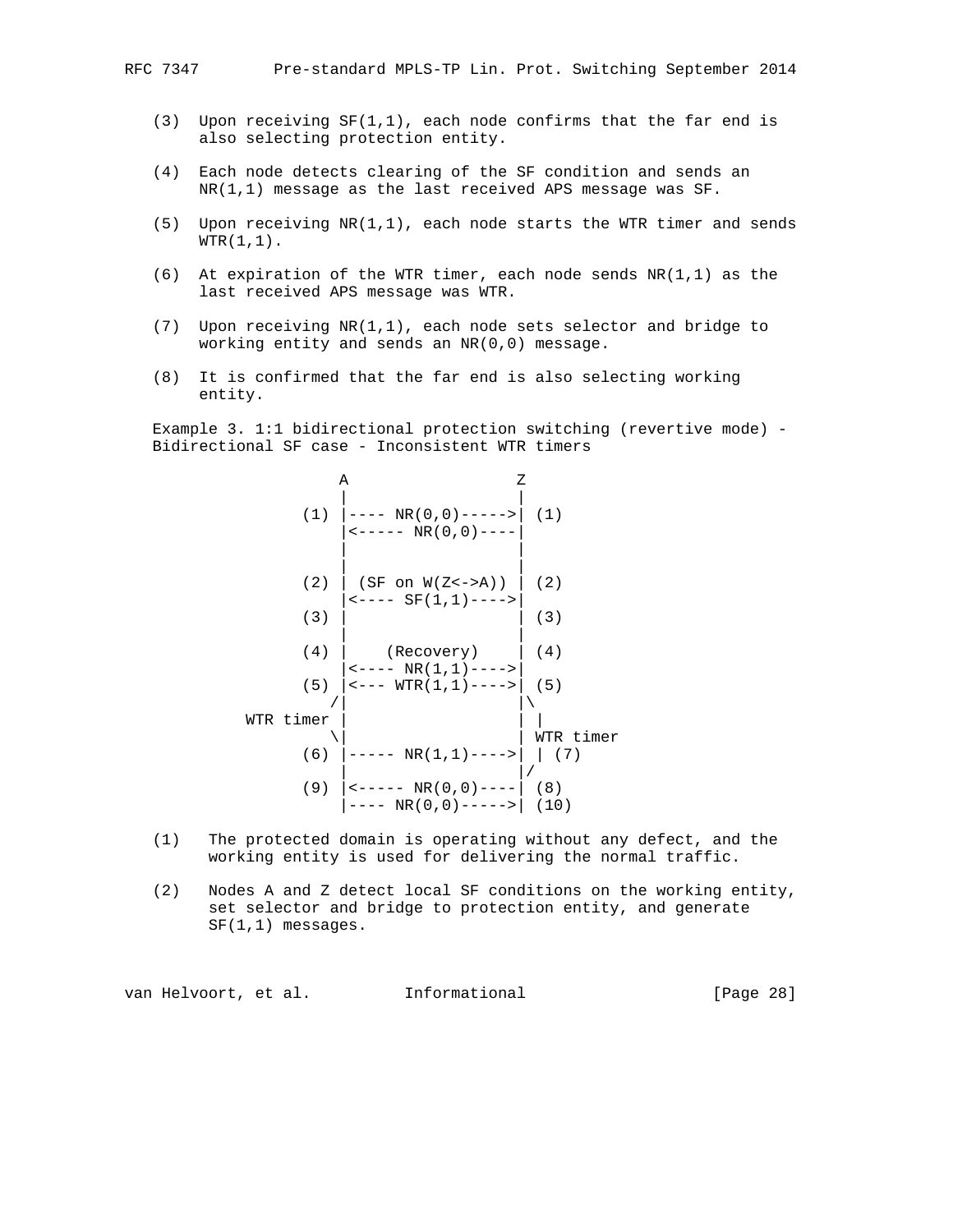- (3) Upon receiving SF(1,1), each node confirms that the far end is also selecting protection entity.
- (4) Each node detects clearing of the SF condition and sends an NR(1,1) message as the last received APS message was SF.
- (5) Upon receiving NR(1,1), each node starts the WTR timer and sends  $WTR(1,1)$ .
- (6) At expiration of the WTR timer in node A, node A sends an NR(1,1) message as the last received APS message was WTR.
- (7) At node Z, the received NR(1,1) is ignored as the local WTR has a higher priority.
- (8) At expiration of the WTR timer in node Z, node Z sets selector and bridge to working entity and sends an NR(0,0) message.
- (9) Upon receiving NR(0,0), node A sets selector and bridge to working entity and sends an NR(0,0) message.
- (10) It is confirmed that the far end is also selecting working entity.

 Example 4. 1:1 bidirectional protection switching (non-revertive mode) - Unidirectional SF on working followed by unidirectional SF on protection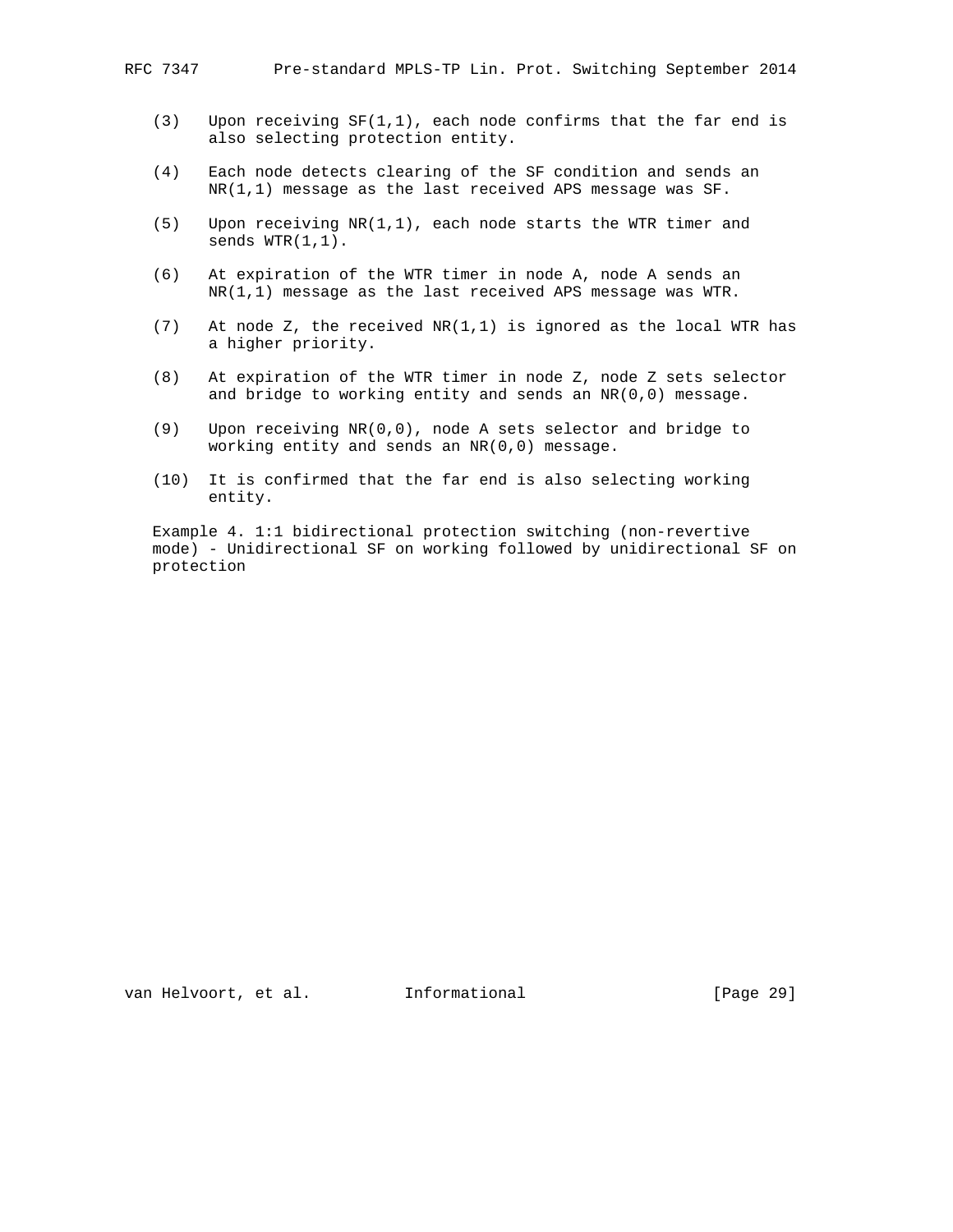$$
\begin{array}{c|c}\n\text{A} & \text{Z} \\
(1) & \text{---} & \text{NR}(0,0) \text{---} & (1) \\
\text{---} & \text{NR}(0,0) \text{---} & \\
\text{(1)} & \text{---} & \text{NR}(0,0) \text{---} & \\
\text{(2)} & \text{(SF on W(Z > A))} & \\
\text{---} & \text{SF}(1,1) \text{---} & \\
\text{(3)} & \text{---} & \text{NR}(1,1) \text{---} & \\
\text{(4)} & \text{---} & \text{NR}(1,1) \text{---} & \\
\text{(Recovery)} & \\
\text{---} & \text{DNR}(1,1) \text{---} & \\
\text{(SF on P(A > Z))} & \\
\text{(SF on P(A > Z))} & \\
\text{(S)} & \text{---} & \text{SF} \text{-(0,0)---} & \\
\text{---} & \text{NR}(0,0) & \text{---} & \\
\text{(Recovery)} & \\
\text{(Recovery)} & \\
\text{(Recovery)} & \\
\text{(P_{\text{C}} & \\
\text{(Recovery)} & \\
\end{array}
$$

- (1) The protected domain is operating without any defect, and the working entity is used for delivering the normal traffic.
- (2) Signal Fail occurs on the working entity in the Z to A direction. Selector and bridge of node A select the protection entity. Node A generates an SF(1,1) message.
- (3) Upon receiving SF(1,1), node Z sets selector and bridge to protection entity. As there is no local request in node Z, node Z generates an NR(1,1) message.
- (4) Node A confirms that the far end is also selecting protection entity.
- (5) Node A detects clearing of the SF condition and sends a DNR(1,1) message.
- (6) Upon receiving DNR(1,1), node Z also generates a DNR(1,1) message.
- (7) Signal Fail occurs on the protection entity in the A to Z direction. Selector and bridge of node Z select the working entity. Node Z generates an SF-P(0,0) message.

van Helvoort, et al. 1nformational (Page 30)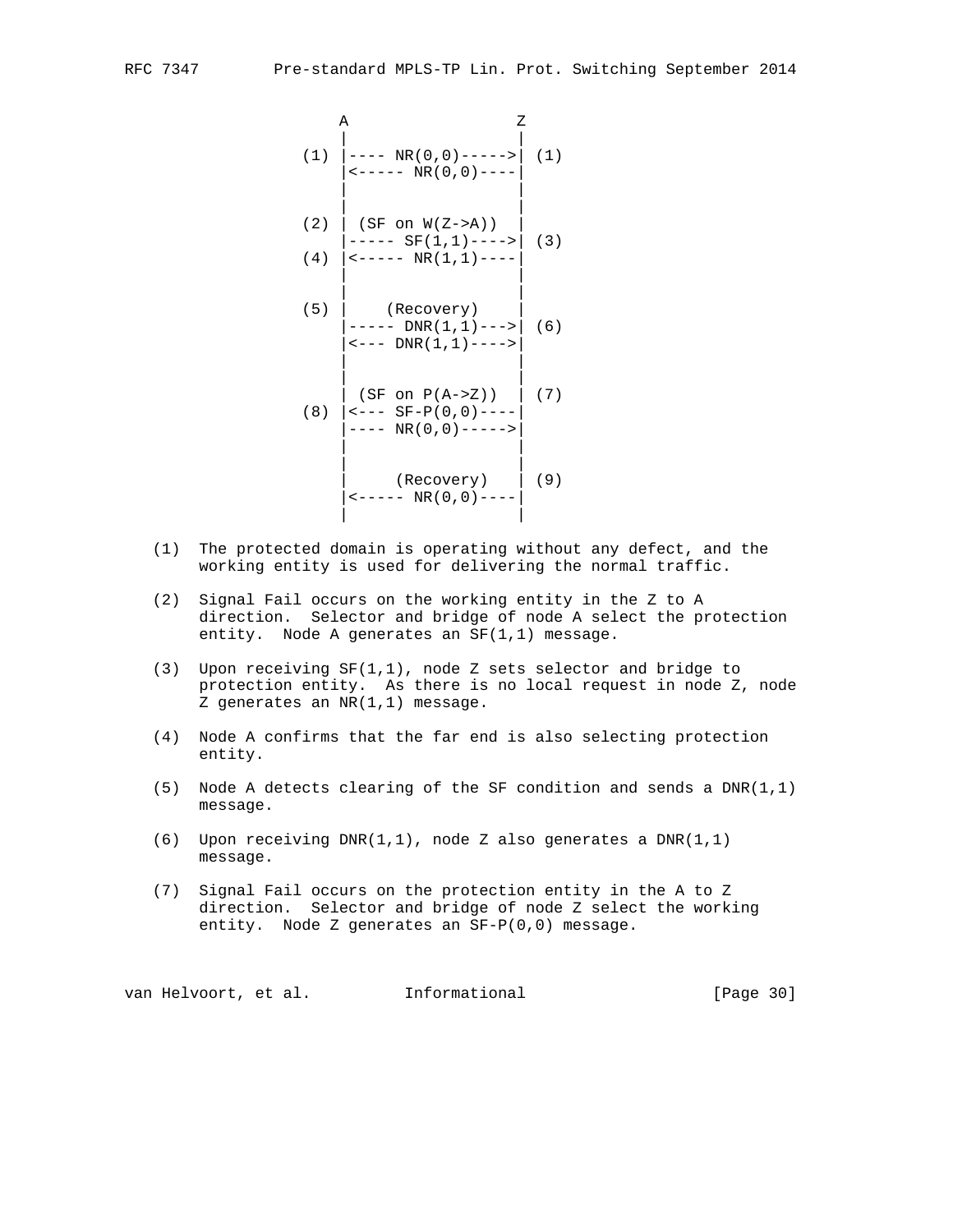- (8) Upon receiving SF-P(0,0), node A sets selector and bridge to working entity and generates an NR(0,0) message.
- (9) Node Z detects clearing of the SF condition and sends an NR(0,0) message.

 Exmaple 5. 1:1 bidirectional protection switching (non-revertive mode) - Bidirectional SF on working followed by bidirectional SF on protection

|     | Α<br>Ζ                                                                       |            |
|-----|------------------------------------------------------------------------------|------------|
|     | $(1)$ $ ---NR(0,0)--->$<br>$\leftarrow$ ----- NR(0,0)----                    | (1)        |
|     | $(2)$   (SF on W(A<->Z))  <br>$(3)$   < - - - - SF $(1,1)$ - - - - >   (3)   | (2)        |
|     | $(4)$ (Recovery)  <br>$(5)$   <---- NR(1,1) ---->   (5)<br>$ ---DNR(1,1)---$ | (4)        |
|     | $(6)$   (SF on $P(A<->Z)$ )  <br>$(7)$   <--- SF-P(0,0)--->                  | (6)<br>(7) |
| (8) | (Recovery)<br>$\leftarrow---N R (0, 0) ---$                                  | (8)        |

- (1) The protected domain is operating without any defect, and the working entity is used for delivering the normal traffic.
- (2) Nodes A and Z detect local SF conditions on the working entity, set selector and bridge to protection entity, and generate SF(1,1) messages.
- (3) Upon receiving  $SF(1,1)$ , each node confirms that the far end is also selecting protection entity.
- (4) Each node detects clearing of the SF condition and sends an NR(1,1) message as the last received APS message was SF.
- (5) Upon receiving NR(1,1), each node sends DNR(1,1).

van Helvoort, et al. 1nformational [Page 31]